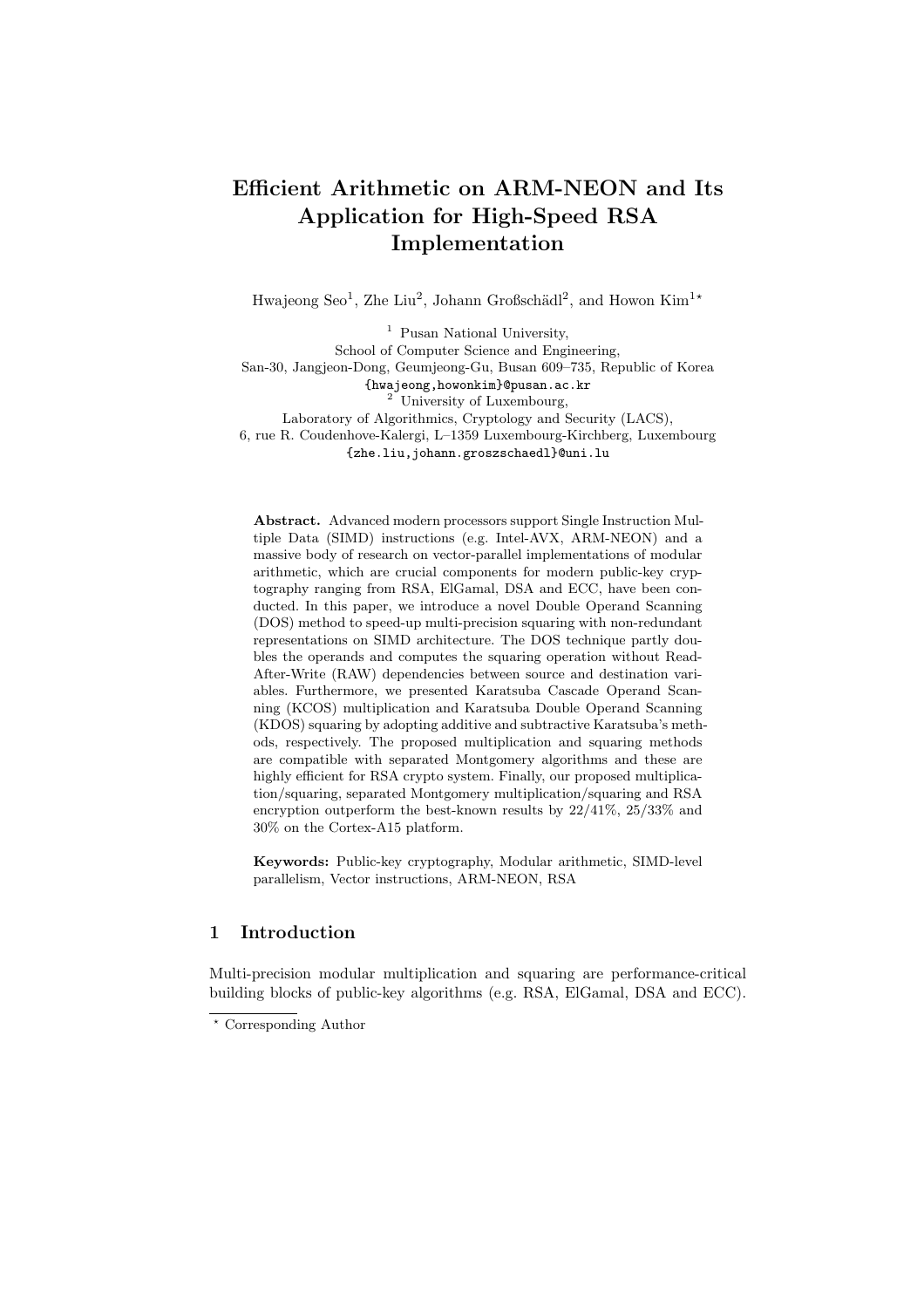One of the most famous modular reduction techniques is Montgomery's algorithm which avoids division in modular multiplication and squaring [22]. However, the algorithm is still a computation-intensive operation for embedded processors so it demands careful optimizations to achieve acceptable performance. Recently, an increasing number of embedded processors started to employ Single Instruction Multiple Data (SIMD) instructions to perform massive body of multimedia workloads.

In order to exploit the parallel computing power of SIMD instructions, traditional cryptography software needs to be rewritten into a vectorized format. The most well known approach is a reduced-radix representation for a better handling of the carry propagation [13]. The redundant representation reduces the number of active bits per register. Keeping the final result within remaining capacity of a register can avoid carry propagations. In [4], vector instructions on the CELL microprocessor are used to perform multiplication on operands represented with a radix of  $2^{16}$ . In [9], RSA implementations for the Intel-AVX platform uses 256-bit wide vector instructions and the reduced-radix representation for faster accumulation of partial products. At CHES 2012, Bernstein and Schwabe adopted the reduced radix and presented an efficient modular multiplication on specific ECC curves. Since the target curves only have low hamming weight in the least significant bits, modular arithmetics are efficiently computed with multiplication and addition operations. At HPEC 2013, a multiplicand reduction method in the reduced-radix representation was introduced for the NIST curves [24]. However, the reduced-radix representation requires to compute more number of partial products than the non-redundant representation, because it needs more number of word to store previous radix  $2^{32}$  variables into smaller radix. At SAC'13, Bos et al. flipped the sign of the precomputed Montgomery constant and accumulate the result in two separate intermediate values that are computed concurrently in the non-redundant representation [5]. However, the performance of their implementation suffers from Read-After-Write (RAW) dependencies in the instruction flow. Such dependencies cause pipeline stalls since the instruction to be executed has to wait until the operands from the source registers are available to be read. In [19, 20], product-scanning multiplication over SIMD is introduced. The method computes a pair of 32-bit multiplications at once but it accesses to the same destination column to accumulate the intermediate results in each inner loop, causing high RAW dependencies. At CHES 2014, the ECC implementation adopts 2-level Karatsuba multiplication in the redundant representation. However, as author explained in [2, Section 1.2.], the redundant representation is not proper choice for the standard NIST elliptic curves. The curves allow easy computation of modular operation in radix  $2^{32}$ rather than reduced representations. At ICISC 2014, Seo et al. introduced a novel 2-way Cascade Operand Scanning (COS) multiplication [29]. This method processes the partial products in a non-conventional order to reduce the number of data-dependencies in the carry propagations from the least to most significant words. The same strategy was applied for 2-way NEON-optimized Montgomery multiplication method, called Coarsely Integrated Cascade Operand Scanning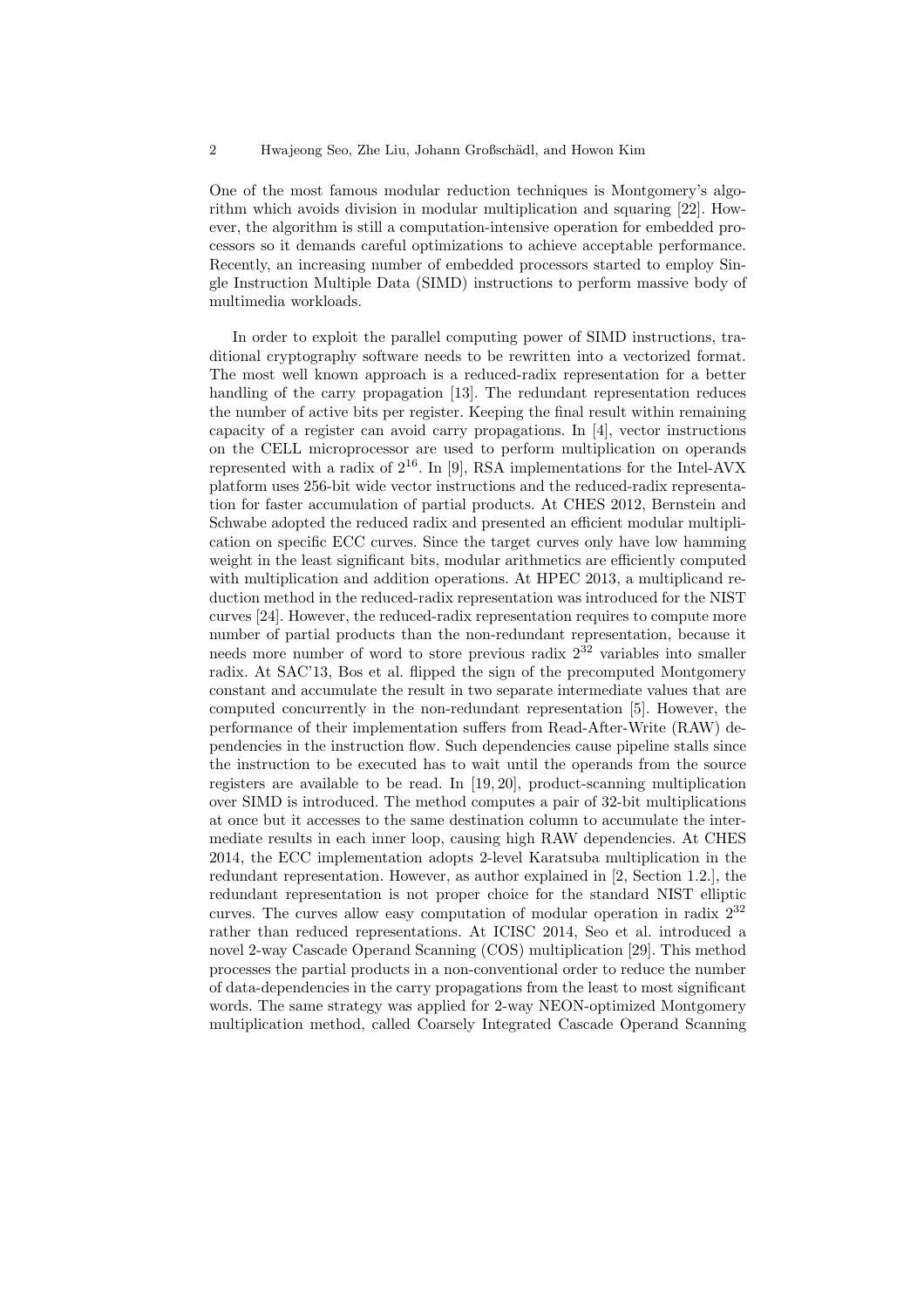(CICOS) method, which essentially consists of two COS computations, whereby one contributes to the multiplication and the second to the Montgomery reduction.

However, there are still two open interesting topics for Montgomery algorithm on ARM-NEON processors [5, 19, 20, 29]. First, the previous work mainly focused on multiplication not squaring. The overheads of squaring occupies roughly 70 *∼* 80% of that of multiplication and for RSA approximately 5/6 of all operations are spent on squaring. Second, previous methods do not consider Karatsuba multiplication. The GMP multi-precision library switches to one Karatsuba level when it comes to 832-bit inputs but recent SIMD implementations even over 1024- and 2048-bit avoided all use of Karatsuba's method [5, 19, 20, 29]. Since Karatsuba multiplication has nice property that it ensures asymptotic complexity  $\theta(n^{\log_2 3})$ , current implementations can be enhanced by using Karatsuba algorithm. In this paper, we work on these two interesting topics by suggesting a non-redundant Double Operand Scanning (DOS) squaring method and constant-time Karatsuba algorithms for multiplication and squaring. Firstly, the DOS technique partly doubles the operands and computes the squaring operation without Read-After-Write (RAW) dependencies between source and destination variables. Secondly, we present constant-time Karatsuba multiplication and squaring over SIMD architectures. We choose different Karatsuba algorithms for multiplication and squaring to ensure better performance in each operation. Furthermore, SISD and SIMD instructions are properly mix used to reduce latencies. Finally, we present separated KCOS and KDOS Montgomery multiplication and squaring for traditional public key cryptography. Our experimental results show that a Cortex-A15 processor is able to execute SKCOS and SKDOS Montgomery multiplication/squaring with 2048-bit operands in only 19680 and 17584 clock cycles, which are almost 25% and 33% faster than the NEON implementation of Seo et al. (26232 cycles according to [29, Table 2]).

#### **Summary of Research Contributions**

The main contributions of our work are summarized as the following four points.

- 1. *Novel Double Operand Scanning approach for efficient implementation of multi-precision squaring on ARM-NEON processors.* When implementing on the Cortex-A15 processor, only 6288 clock cycles are required for squaring at the length of 2048-bit. The result is the fastest implementations published for the identical platform and non-redundant representations. The details of novel approaches can be found in Section 4.1 and performance comparison with related works can be found in Table 1 and 2.
- 2. *Fast Constant-time Karatsuba multiplication/squaring for ARM-NEON processors.* Inspired by subtractive Karatsuba multiplication [11] and constanttime Karatsuba algorithms on AVR [17], we proposed constant-time Karatsuba multiplication and squaring on ARM-NEON, which integrate the additive/subtractive Karatsuba algorithms and COS/DOS operations. These carefully chosen methods allow an efficient multiplication and squaring for large integers. The details of novel approaches can be found in Section 4.2.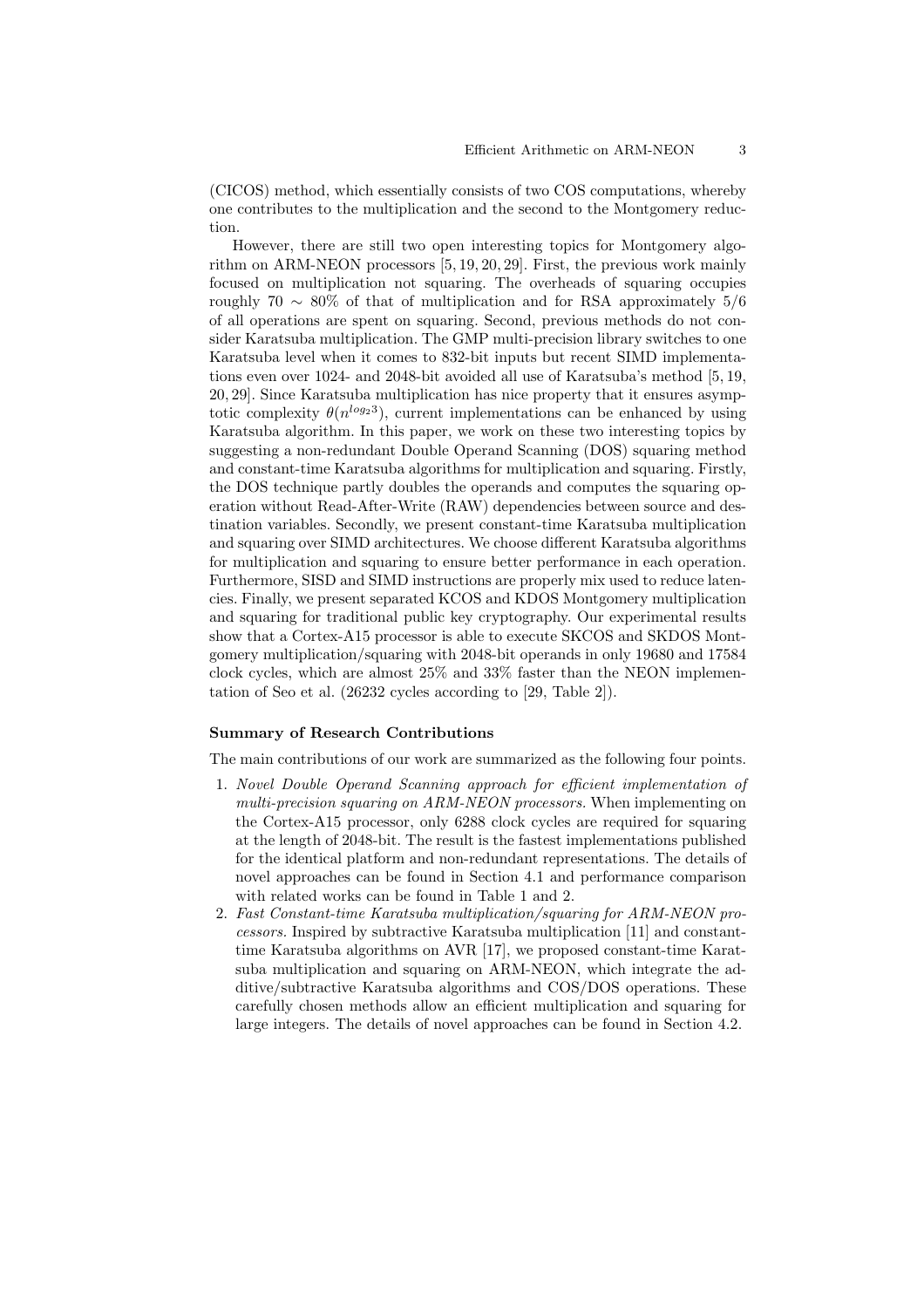- 4 Hwajeong Seo, Zhe Liu, Johann Großschädl, and Howon Kim
- 3. *Separated Montgomery algorithm for ARM-NEON processors.* In terms of modular multiplication and squaring, we presented separated Montgomery multiplication and squaring. These are compatible with asymptotically faster integer multiplication and squaring algorithms like Karatsuba methods to boost performance significantly. The details of novel approaches can be found in Section 4.3.
- 4. *Efficiently implemented cryptographic library for RSA.* As RSA-based schemes are the most widely used asymmetric primitives, enhancements of Montgomery algorithms should be concerned. Thanks to highly optimized modular multiplication and squaring operations, our work only needs 367408 and 14250720 clock cycles for 2048-bit RSA encryption and decryption over A15 processor, respectively. Performance comparison with related works can be found in Table 1 and 2.

The remainder of this paper is organized as follows. In Section 2, we recap the previous best results for squaring on SISD and SIMD architectures. In Section 3, we explore the asymptotically faster integer multiplication algorithm, namely Karatsuba's method. In Section 4, we present novel methods for multi-precision multiplication/squaring and Montgomery algorithms for ARM-NEON engine. Thereafter, we will summarize our experimental results in Section 5. Finally, in Section 6, we conclude the paper.

# **2 Multi-precision Squaring Methods**

Multi-precision squaring can be utilized with ordinary multiplication methods. However, squaring dedicated method has two advantages over the multiplication methods for squaring computations. First, only one operand (*A*) is required for squaring computations because both operands share same variables. For this reason, we can reduce the number of registers to retain the operands and memory accesses to load operands by about half times. Second, the some part of partial products output the identical partial product results. For example, both partial products  $A[i] \times A[j]$  and  $A[j] \times A[i]$  output the same results. By taking accounts of the feature, the parts are multiplied once and added twice (i.e.  $2 \times A[i] \times$ *A*[*j*]) to intermediate results to get identical results of naive approaches (i.e.  $A[i] \times A[j] + A[j] \times A[i]$ . This squaring approach can reduce the number of partial products from  $n^2$  to  $\frac{n^2-n}{2}+n$  whereby  $n = \lceil m/w \rceil$ , and w and m is the word size and operand length. In the following sub-sections, we explore the cutting-edge squaring methods over both SISD and SIMD architectures.

**Squaring on SISD** There are several optimal squaring methods developed by introducing the efficient order of partial products. Lazy-Doubling (LD) method by [15] delays the doubling process to the end of each inner partial product and then double it at once. The method reduces the number of arithmetic operations by conducting doubling computations on accumulated intermediate results. This technique significantly reduces the number of doubling process to one doubling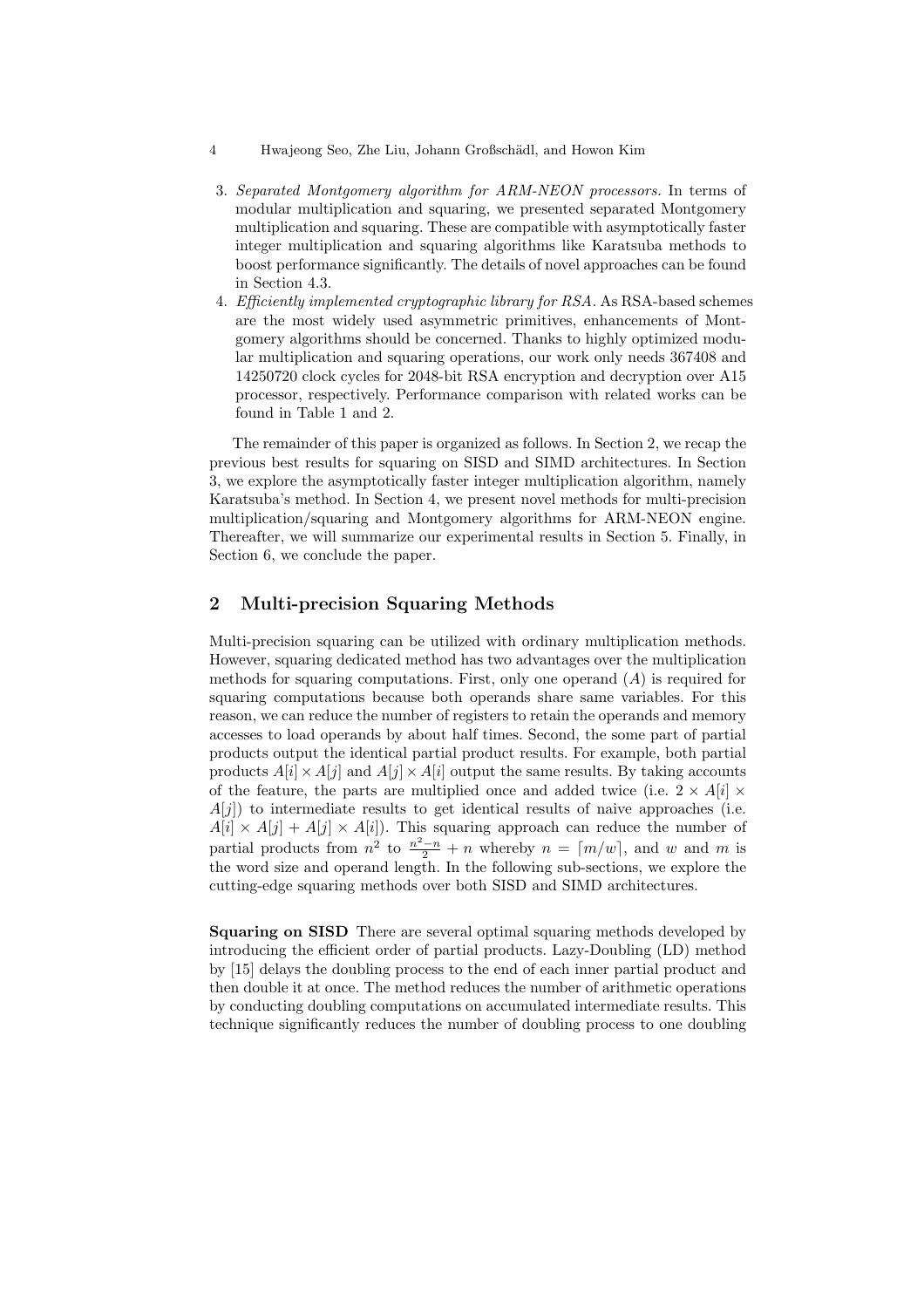computation per each inner structure of partial products. In INDOCRYPT'13, Sliding-Block-Doubling (SBD) method was introduced [28]. SBD method computes doubling using "1-bit left shifting" operation at the end of duplicated partial product computation. Recently, Karatsuba squaring was introduced [27]. It divides the traditional squaring architecture into two sub-squaring and one submultiplication parts. It computes the multiplication part with the subtractive-Karatsuba multiplication and then remaining two squaring parts are conducted with the SBD technique.

However, the advanced SISD based squaring is not compatible with SIMD architecture. The SISD instruction set can readily handle carry bits with status registers but carry-handing over SIMD architecture incurs a number of pipeline stalls in the non-redundant representations. Furthermore SISD approach does not concern about grouping the multiple operands for parallel computations but SIMD approach should concern the alignments of operands and intermediate results. Let's take an example of 512-bit LD squaring over  $(A_{0\sim511}\times A_{0\sim511})$  using the 256-bit COS method as an inner loop. The structure consists of three 256-bit wise multiplications  $(A_{0\sim 255} \times A_{0\sim 255}, A_{0\sim 255} \times A_{256\sim 511}, A_{256\sim 511} \times A_{256\sim 511}).$ For starter, a computation over  $A_{0\sim 255} \times A_{0\sim 255}$  is conducted. After then, the duplicated part  $(A_{0\sim 255} \times A_{256\sim 511})$  is computed subsequently. While computing the second part, intermediate results of first part should not be mixed with second part because the intermediate results of second part should be doubled but first part does not need doubling process. After doubling the second part, a number of carry propagations from 257th to 768th bit occur to sum both first (0 *∼* 511) and second (256 *∼* 767) parts, The alternative approaches including SBD and Karatsuba squaring methods also suffer from same problems. Firstly, they compute the middle part  $(A_{0\sim 255} \times A_{256\sim 511})$  with doubling and then conduct other remaining parts (*A*<sup>0</sup>*∼*<sup>255</sup> *× A*<sup>0</sup>*∼*<sup>255</sup>, *A*<sup>256</sup>*∼*<sup>511</sup> *× A*<sup>256</sup>*∼*<sup>511</sup>). As like LD method, the methods generate chains of carry propagations from 257th to 768th bit to sum both intermediate results.

**Squaring on SIMD in redundant representations** In case of ARM-NEON architecture, the squaring is only considered over the redundant representation for small integers (below 500-bit) of specific ECC implementations [3, 2]. Over the redundant representation, the squaring method is easily established with doubling the operands or intermediate results because the redundant representation can store carry bits into spare capacities in the register. However, long integers such as 2048- or 3072-bit for RSA cryptosystem is not favorable with redundant representations because the number of partial products significantly increase with smaller radix. In addition, the redundant representation needs more number of registers for operands and intermediate results because redundant representations only use the part of the registers to leave spare bits. Since general purpose registers are limited and cannot retain whole variables, a number of memory accesses to store and load the part of variables are required. Actually, this was not concerned in previous ECC implementations [3, 2], because the 2048-bit working registers are sufficient enough to retain 255, 414-bit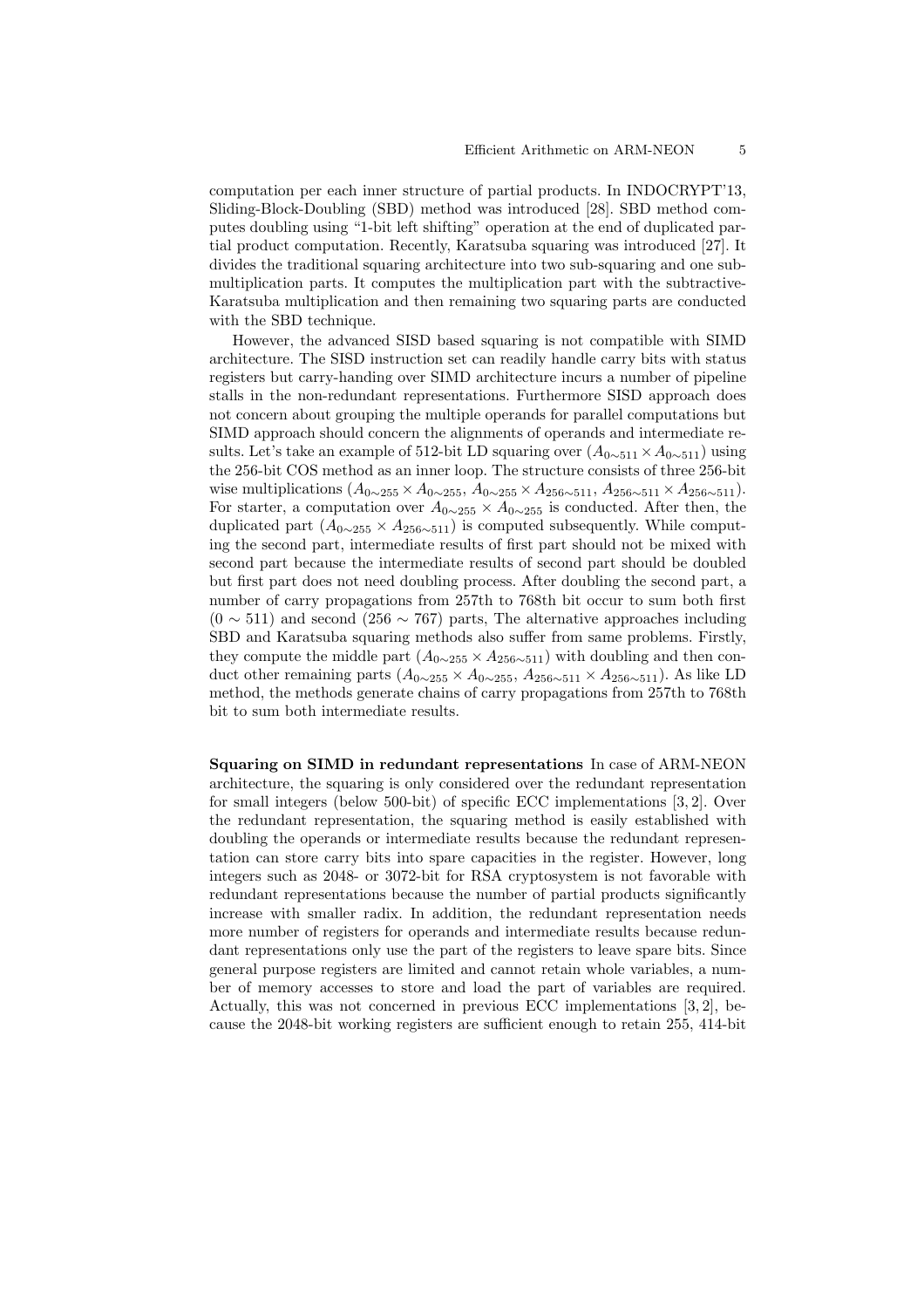ECC curve's operands and intermediate results. Furthermore, redundant representations should conduct carry propagations to fit the results into smaller radix if the next operation is multiplication or squaring. This was not big problem in case of scalar multiplication because the scalar multiplication consists of not only multiplication/squaring but also addition/subtraction operations so we can avoid direct radix-fitting and take advantages of lazy radix-fitting. However, in case of RSA, the main exponentiation operation conducts consecutive multiplication or squaring operation so results always conduct radix-fitting to maintain smaller radix for following multiplication and squaring operations. Furthermore as author explained in [2, Section 1.2.], the standard NIST elliptic curves allow easy computation of modular operation in radix  $2^{32}$  so suitable radix for  $p = 2^{384} - 2^{128} - 2^{96} + 2^{32} - 1$  in the redundant representation is radix  $2^{16}$  which would cause considerably higher overheads than benefits. In this stance, we need a squaring specialized operation in non-redundant representations for RSA and specific ECC implementations, but still there are no feasible results available in the non-redundant representation over ARM-NEON.

## **3 Karatsuba's Multiplication**

One of the multiplication techniques with sub-quadratic complexity is called Karatsuba's multiplication [14]. Karatsuba's method reduces a multiplication of two *n*-word operands to three multiplications, which have a length of  $\frac{n}{2}$  words. These three half-size multiplications can be performed with any multiplication techniques (e.g. operand-scanning method, product-scanning method, hybridscanning method, operand-caching method [21, 6, 10, 12, 25, 26]). The Karatsuba method can also be scheduled in a recursive way and its asymptotic complexity is  $\theta(n^{\log_2 3})$ . There are two typical ways to describe Karatsuba's multiplication such as additive Karatsuba and subtractive Karatsuba. Taking the multiplication of *n*-word operand *A* and *B* as an example, we represent the operands as  $A =$  $A_H \cdot 2^{\frac{n}{2}} + A_L$  and  $B = B_H \cdot 2^{\frac{n}{2}} + B_L$ . The multiplication  $(P = A \cdot B)$  can be computed according to the following equation when using additive Karatsuba's method:

$$
A_H \cdot B_H \cdot 2^n + [(A_H + A_L)(B_H + B_L) - A_H \cdot B_H - A_L \cdot B_L] \cdot 2^{\frac{n}{2}} + A_L \cdot B_L
$$
 (1)

and subtractive Karatsuba's method:

$$
A_H \cdot B_H \cdot 2^n + [A_H \cdot B_H + A_L \cdot B_L - |A_H - A_L| \cdot |B_H - B_L|] \cdot 2^{\frac{n}{2}} + A_L \cdot B_L
$$
 (2)

Karatsuba's method turns one multiplication of size *n* into three multiplications and eight additions of size  $\frac{n}{2}$ . In [1], a variant of Karatsuba's method named *refined Karatsuba's method* was introduced, which saves one addition operation with a length of  $\frac{n}{2}$ . Recently, Hutter and Schwabe achieved the speed records on AVR processors (unrolled fashion, 80, 96, 128, 160, 192 and 256-bit) by carefully optimizing the subtractive Karatsuba's multiplication without conditional statements [11]. The Karatsuba multiplication is readily compatible with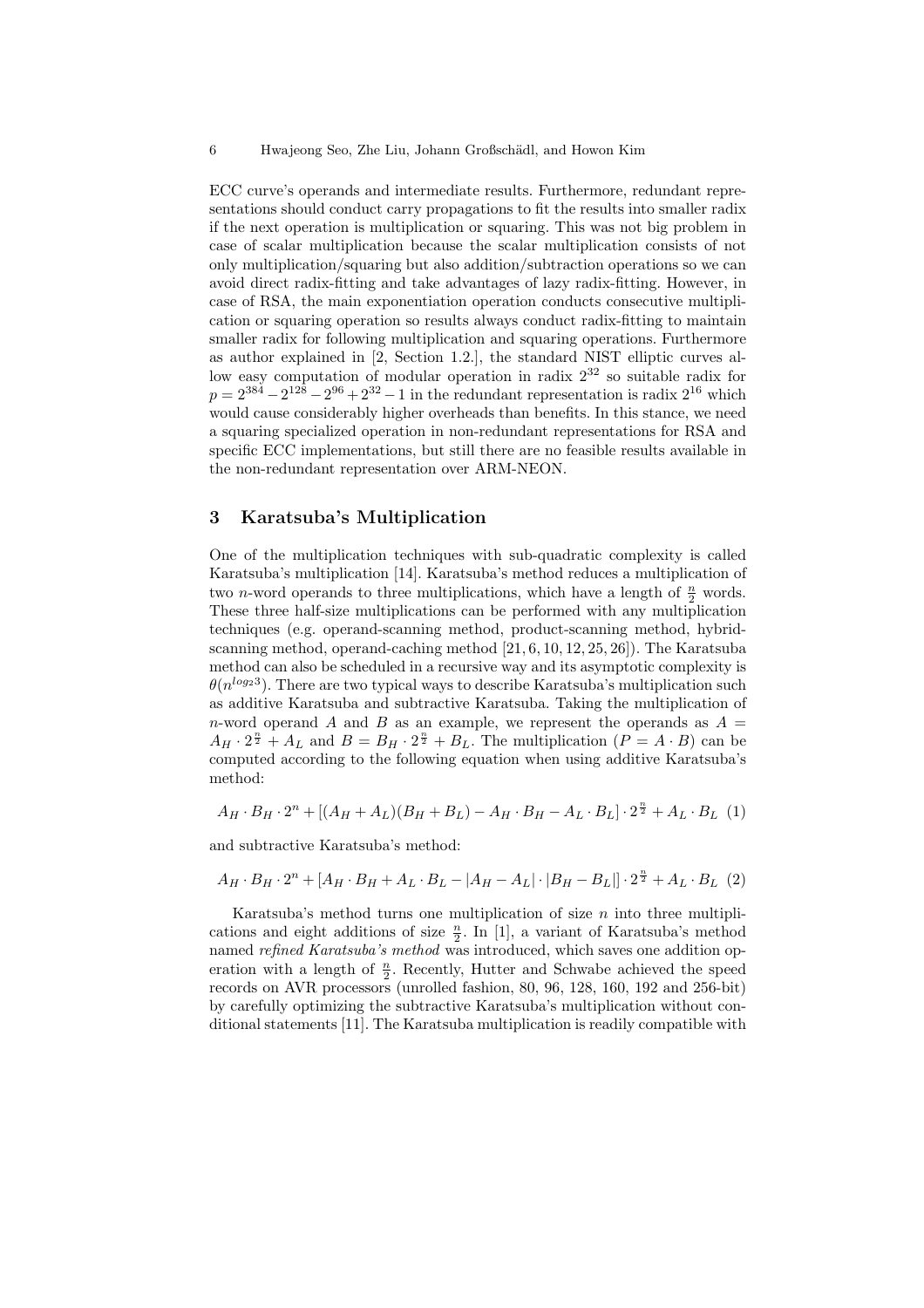

Fig. 1: Double Operand Scanning squaring for SIMD architecture

non-interleaved Montgomery multiplication. In [8], a single level of Karatsuba on top of Comba's method is introduced. The Karatsuba approach for 1024-bit modular multiplication can reduce the number of multiplication and addition instructions by a factor 1.14 and 1.18 respectively, than that of sequential interleaved Montgomery approach. Obviously the Karatsuba approach can enhance Montgomery algorithm with SIMD instructions. However, there are no feasible Montgomery results in non-redundant representations on ARM-NEON engine [5, 19, 20, 29]. In this paper, we present clever approaches to improve Montgomery algorithms with Karatsuba's multiplication in a mixed approach of SISD and SIMD instruction sets.

## **4 Proposed Methods**

#### **4.1 Double Operand Scanning Squaring**

Efficient implementation of squaring method is highly relied on computations of duplicated partial products  $(A[i] \times A[j])$  and  $A[j] \times A[i])$ . There are two ways to calculate the duplicated parts of squaring. First approach is doubling the intermediate results [15, 28, 27]. Generally, the method needs to conduct the duplicated part and the other parts separately in order to ensure doubling the duplicated parts except non-duplicated parts. After then, both intermediate results are summed up. However, the addition of both intermediate results causes huge overheads in non-redundant representations by incurring a chain of carry propagations. In order to resolve this issue, we selected a method which doubles operands in advance rather then intermediate results. Proposed Double Operand Scanning (DOS) method uses both doubled and original operands and the duplicated part and non-duplicated parts are computed with different operands (doubled, original) in integrated way and non-redundant representations. This can avoid inefficient carry propagations and a number of pipeline stalls by *n* times for *n* word squaring operation compared to the method of doubling the intermediate results.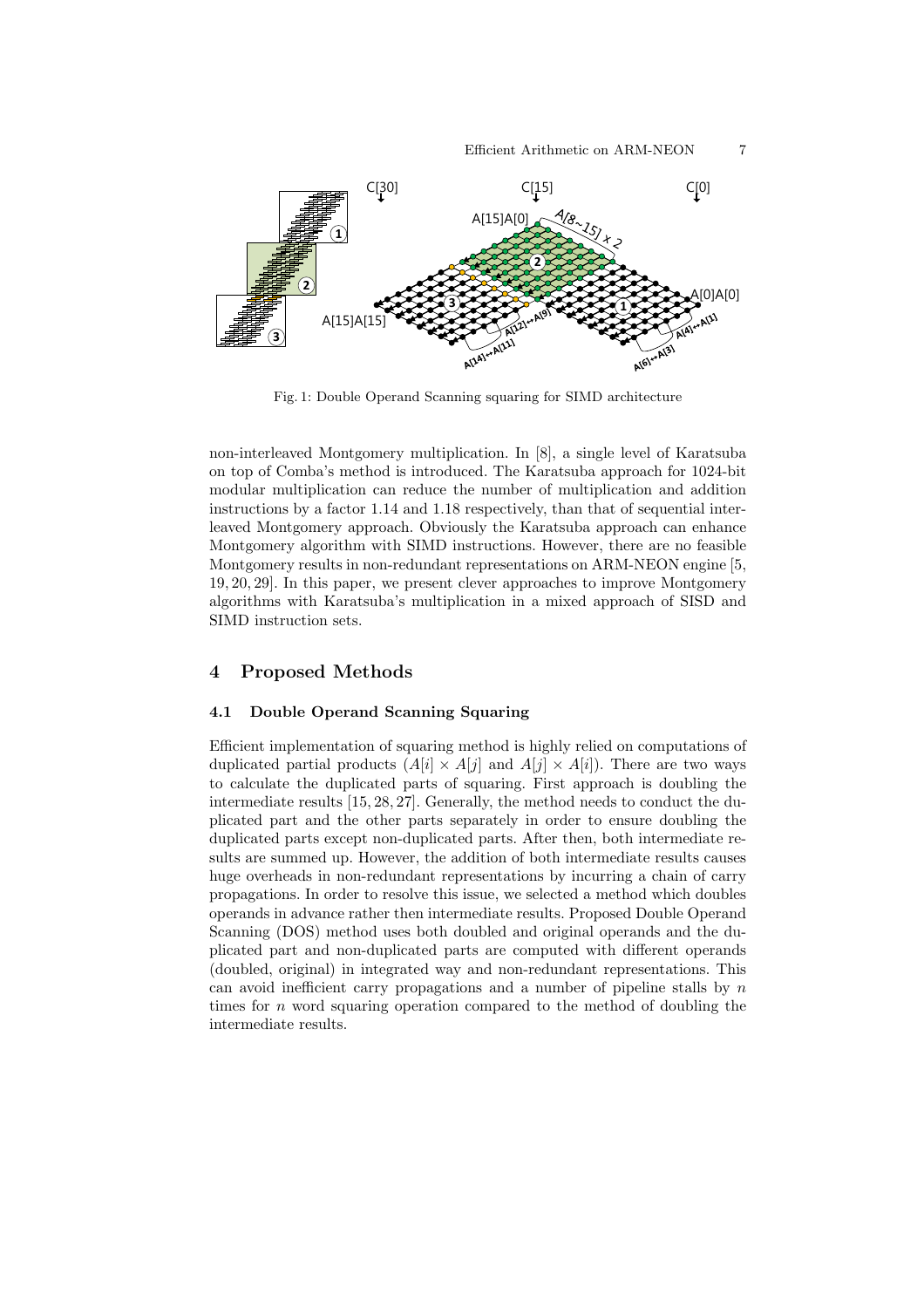In Figure 1, we describe DOS squaring for SIMD architecture. The DOS consists of three inner loops (one for duplicated  $(2)$ ) and the other two for non-duplicated parts  $(1, 3)$ ) and each inner loop follows COS multiplication  $[29]$ <sup>3</sup>. Taking the 32-bit word with 512-bit squaring as an example, our method works as follows<sup>4</sup>. Firstly, we re-organized operands by conducting transpose operation, which can efficiently shuffle inner vector by 32-bit wise. Instead of a normal order  $((A[0], A[1]), (A[2], A[3]), (A[4], A[5]), (A[6], A[7]))$ , we classify the operand as groups  $((A[0], A[4]), (A[2], A[6]), (A[1], A[5]), (A[3], A[7]))$ , for computing two 32-bit wise multiplications where each operand ranges from 0 to 2<sup>32</sup> −1 (i.e. 0xffff\_ffff in hexadecimal form). Secondly, multiplication *A*[0] with re-organized operands ((*A*[0]*, A*[4])*,* (*A*[2]*, A*[6])*,* (*A*[1]*, A*[5])*,* (*A*[3]*, A*[7])) is computed, generating the partial product pairs including  $(C[0], C[4])$ ,  $(C[2], C[6])$ *,*  $(C[1], C[5])$ ,  $(C[3], C[7])$  where the results are located from 0 to  $2^{64} - 2^{33} + 1$ , namely Oxffff fffe 0000 0001. Third, partial products are divided into higher bits (64  $\sim$  33) and lower bits (32  $\sim$  1) by using transpose operation with 64bit initialized registers having zero value (i.e. 0x0000 0000 0000 0000), which outputs a pair of 32-bit results ranging from 0 to  $2^{32} - 1$  (i.e. 0xffff ffff). After then the higher bits are added to lower bits of upper intermediate results. For example, higher bits of  $(C[0], C[4])$ ,  $(C[1], C[5])$ ,  $(C[2], C[6])$ ,  $(C[3])$ are added to lower bits of  $(C|1], C|5$ )*,*  $(C|2], C|6$ )*,*  $(C|3], C|7$ )*,*  $(C|4)$ . After the addition operation, the least significant word  $(C[0],$  lower bits of partial product  $(A[0] \times A[0])$  is placed within 32-bit in range of [0, 0xffff ffff] and this can be stored into 32-bit wise temporal registers or memory storages. On the other hand, the remaining intermediate results from  $C[1]$  to  $C[7]$ are placed within  $[0, 0x1 \text{ iff } f \text{ if } e]^5$ , which exceed range of 32-bit in certain

<sup>3</sup> Let *A* be an operand with a length of *m*-bit that are represented by multiple-word arrays. Each operand is written as follows:  $A = (A[n-1], ..., A[2], A[1], A[0])$ , whereby  $n = \lceil m/w \rceil$ , and *w* is the word size. The result of multiplication  $C = A \cdot A$  is twice length of *A*, and represented by  $C = (C[2n-1], ..., C[2], C[1], C[0])$ . For clarity, we describe the method using a multiplication structure and rhombus form. The multiplication structure describes order of partial products from top to bottom and each point in rhombus form represents a multiplication  $A[i] \times A[j]$ . The rightmost corner of the rhombus represents the lowest indices  $(i, j = 0)$ , whereas the leftmost represents corner the highest indices  $(i, j = n - 1)$ . A black arrow over the point indicates the processing of the partial products. The lowermost side represents result indices  $C[k]$ , which ranges from the rightmost corner  $(k = 0)$  to the leftmost corner  $(k = 2n - 1)$ . Since NEON architecture computes two 32-bit partial products with single instruction, we use two multiplication structures to describe NEON's SIMD operations. These block structures placed in the same level of row represent two partial products with single instruction. In Part 2, the green block and dot represent the partial products with doubled operands; In Part 3, yellow block and dot represent the masked addition with carry bit of doubled operands.

<sup>4</sup> Operands *A*[0 *∼* 15] are stored in 32-bit registers. Intermediate results *C*[0 *∼* 31] are stored in 64-bit registers. We use two packed 32-bit registers in the 64-bit register.

 $5$  In the first round, the range of result is within  $[0, 0x1 \text{ iff } f \text{ iff } d]$ , because higher bits and lower bits of intermediate results  $(C[0 \sim 7])$  are located in range of [0, 0xffff fffe] and [0, 0xffff ffff], respectively. From second round, the addition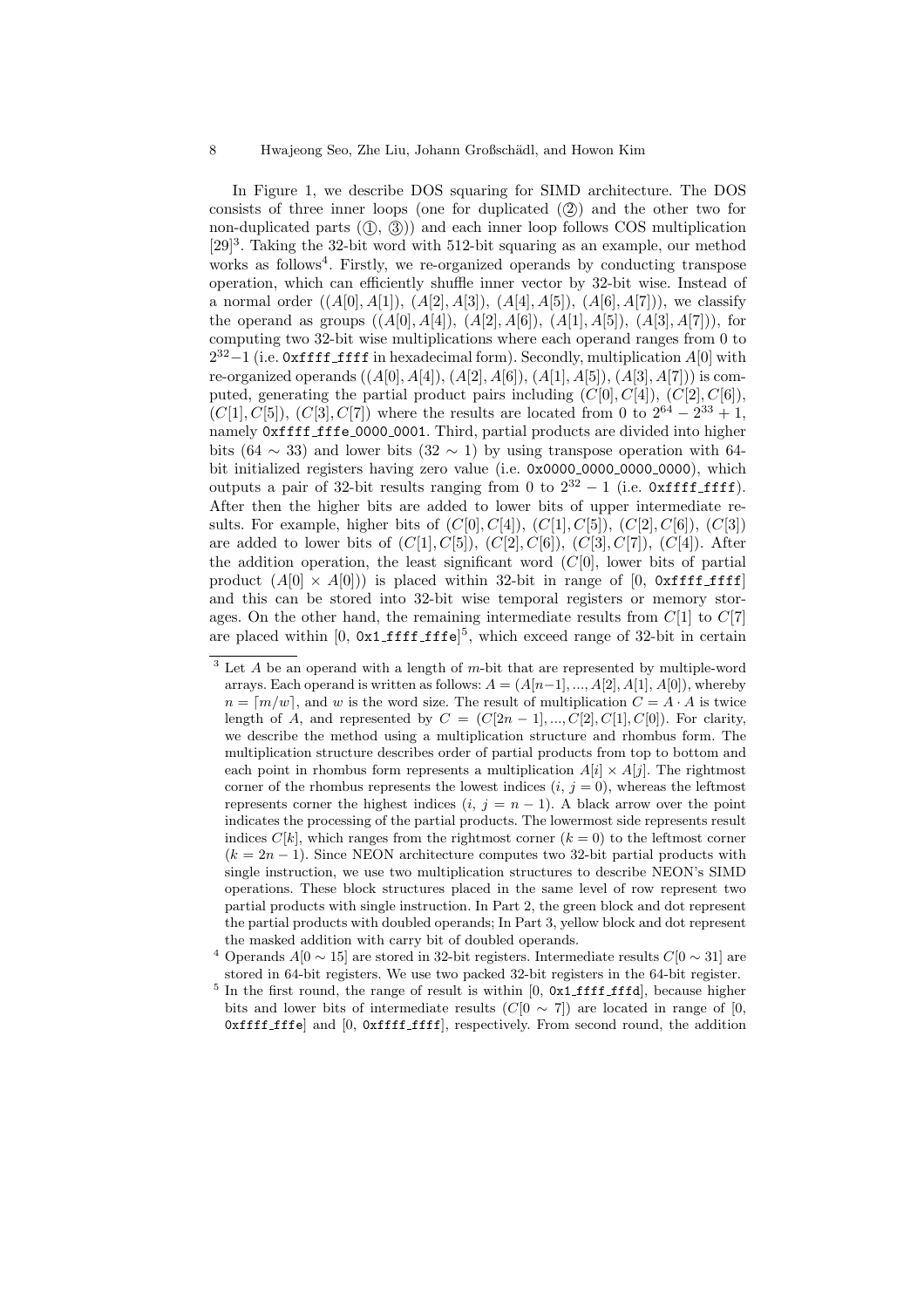**Algorithm 1** Double Operand Scanning Squaring **Require:** An even *m*-bit operand *A* **Ensure:** 2*m*-bit result  $C = A \cdot A$ 1:  $C = A_{[0, \frac{m}{2} - 1]} \cdot A_{[0, \frac{m}{2} - 1]}$ 2:  $\{A_{CARRY}, A_{DBL[\frac{m}{2}, m-1]}\} = A_{[\frac{m}{2}, m-1]} \ll 1$ 3:  $C = C + A_{[0, \frac{m}{2} - 1]} \cdot A_{DBL[\frac{m}{2}, m-1]} \cdot 2^{\frac{m}{2}}$ 4:  $C = C + A_{CARRY} \cdot A_{[0, \frac{m}{2} - 1]} \cdot 2^m$ 5:  $C = C + A_{\left[\frac{m}{2}, m-1\right]} \cdot A_{\left[\frac{m}{2}, m-1\right]} \cdot 2^m$ 6: **return** *C*

cases. However, the addition of intermediate results  $(C[1 \sim 7])$  and 32-bit by 32-bit multiplication in next step are placed into 64-bit registers without overflowing, because addition of maximum multiplication result  $2^{64} - 2^{33} + 1$  (i.e. 0xffff fffe 0000 0001) and intermediate result 2<sup>33</sup> *−* 2 (i.e. 0x1 ffff fffe) outputs the final results within  $64$ -bit  $2^{64} - 1$  (i.e. 0xffff ffff ffff ffff)<sup>6</sup>. This process is iterated by 7 times more to complete the first inner loop for partial products  $(A[0 \sim 7] \times A[0 \sim 7])$ . The intermediate results are retained in temporal registers ((*C*[8]*, C*[12])*,* (*C*[9]*, C*[13])*,* (*C*[10]*, C*[14])*,* (*C*[11]*, C*[15])) placed within  $2^{33} - 2$  (i.e.  $0x1$  ffff fffe).

In second inner loop, we firstly doubled the half of 512-bit operands (256-bit, *A*[8 ∼ 15]) by conducting left-shift operation by 1-bit. Since the operation may output 1-bit carry (257th bit), we stored doubled operands into 9 32-bit registers  $(A_{CARRY}, A_{DBL}[8 \sim 15])$ . Secondly, multiplication  $A_{DBL}[8]$  with  $(A[0], A[4])$ ,  $(A[2], A[6]), (A[1], A[5]), (A[3], A[7])$  is computed, generating the partial product pairs including (*C*[8]*, C*[12])*,* (*C*[9]*, C*[13])*,* (*C*[10]*, C*[14])*,* (*C*[11]*, C*[15]). Third, partial products are separated into higher bits  $(64 \sim 33)$  and lower bits  $(32 \sim 1)$ by using transpose operation with 64-bit initialized registers having zero value (i.e. 0x0000 0000 0000 0000). After then the higher bits are added to lower bits of upper intermediate results. After the addition operation, the least significant word is saved into temporal registers or memory storages. This process is iterated by 7 times more to complete the second inner loop for partial products  $(A[0 \sim 7] \times A_{DBL}[8 \sim 15])$ . The intermediate results are retained in (*C*[16]*, C*[20])*,* (*C*[17]*, C*[21])*,* (*C*[18]*, C*[22])*,* (*C*[19]*, C*[23]) placed within 2<sup>33</sup> *−*2  $(i.e. 0x1_fffff_fff)$ .

In third inner loop, we firstly conduct the carry handling by masking the operands with the carry bit (*ACARRY* ) to ensure secure against side channel attacks. By using multiplication and accumulation operation (VMLAL), we can multiply the operand with the carry bit (*ACARRY* ) and then the results are added to

of higher and lower bits are located within  $[0, 0x1 \text{ iff } \text{iff}$ , because both higher and lower bits are located in range of  $[0, 0$ xffff ffff.

<sup>&</sup>lt;sup>6</sup> In the first round, intermediate results  $(C[0 \sim 7])$  are in range of [0,  $0x1$  fiff fifd so results of multiplication and accumulation are in range of  $[0,$ 0xffff ffff ffff fffe]. From second round, the intermediate results are located in  $[0, 0x1$ **ffff** fifted so results of multiplication and accumulation are in range of  $[0, 0, 0]$ 0xffff\_ffff\_ffff\_ffff].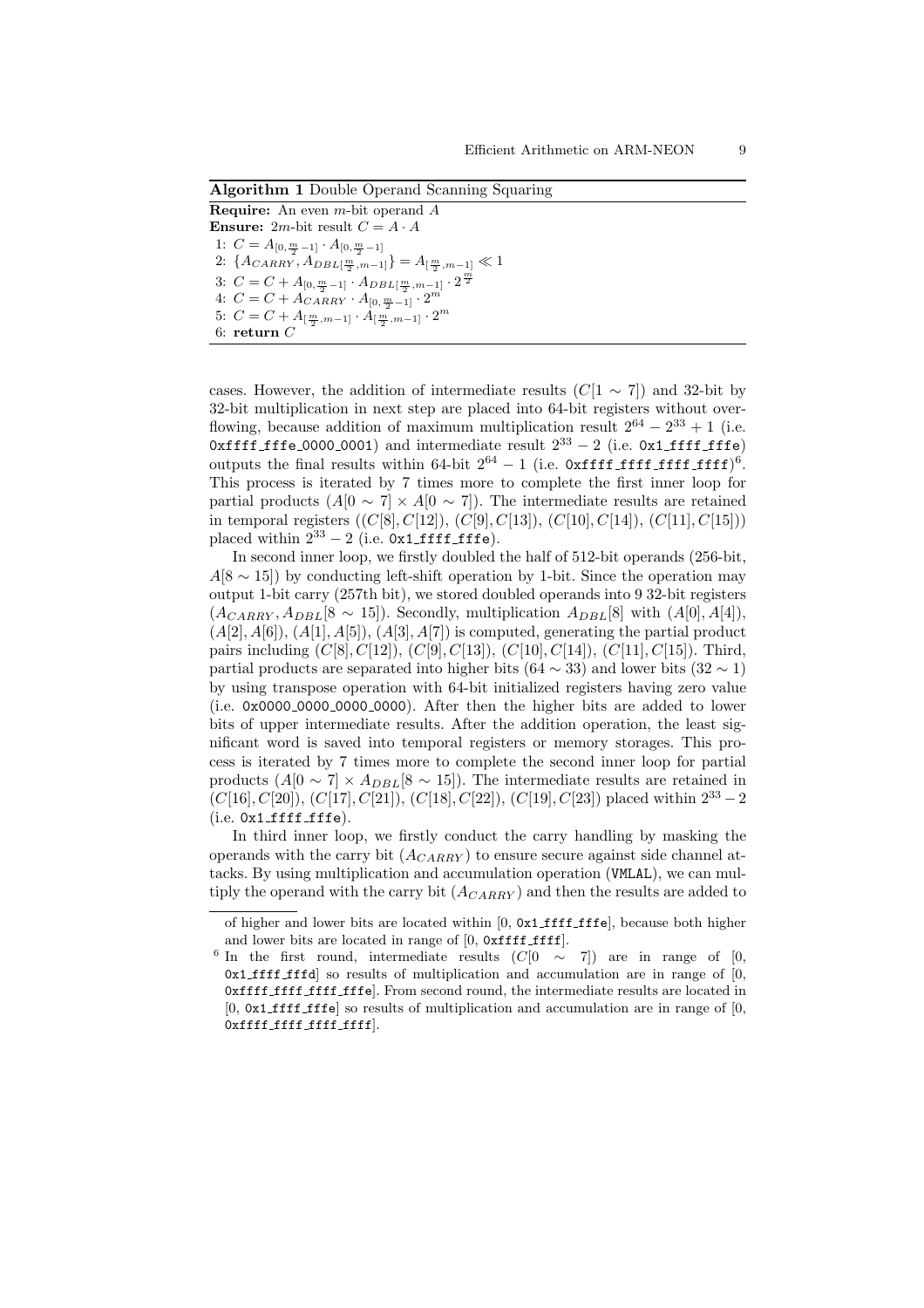intermediate results simultaneously. If the carry bit is set, operands  $A[0 \sim 7]$  are added to the intermediate results  $((C|16], C|20])$ *,*  $(C|17], C|21]$ *)*,  $(C|18], C|22]$ *)*, (*C*[19]*, C*[23])) and otherwise zero values are added to the intermediate results. After then the intermediate results are separated into higher and lower 32-bit wise and added to (*C*[17]*, C*[21])*,* (*C*[18]*, C*[22])*,* (*C*[19]*, C*[23])*,* (*C*[20]*, C*[24]). Secondly, we re-organized operands  $(A[8 \sim 15])$  by conducting transpose operation into (*A*[8]*, A*[12])*,* (*A*[10]*, A*[14])*,* (*A*[9]*, A*[13])*,* (*A*[11]*, A*[15]). Thirdly, multiplication  $A[8]$  with re-organized operands  $((A[8], A[12]), (A[10], A[14]), (A[9], A[16])$ *A*[13])*,* (*A*[11]*, A*[15])) is computed, generating the partial product pairs including (*C*[16]*, C*[20])*,* (*C*[17]*, C*[21])*,* (*C*[18]*, C*[22])*,* (*C*[19]*, C*[23]). After then the intermediate results are separated into each higher and lower 32-bit wise and added to (*C*[17]*, C*[21])*,* (*C*[18]*, C*[22])*,* (*C*[19]*, C*[23])*,* (*C*[20]*, C*[24]). After the addition operation, the least significant word is saved into temporal registers or memory storages. This process is iterated by 7 times more to complete the third inner loop for partial products  $(A[8 \sim 15] \times A[8 \sim 15])$ .

After three inner loops, the results from *C*[0] to *C*[23] are perfectly fitted into 32-bit wise word, because the least significant word is outputted in 32-bit way in every round. However, remaining intermediate results  $(C[24] \sim C[31])$ are not placed within 32-bit so we should process a chain of carry propagations to satisfy the radix  $2^{32}$ , namely final alignment. The final alignment executes carry propagations on results from  $C[24]$  to  $C[31]$  to fit into radix  $2^{32}$ with sequential addition and transpose instructions. This process causes pipeline stalls by 8 times, because higher bits of former results are directly added to next intermediate results. In order to reduce these latencies of final alignments, we used SISD rather than SIMD instruction because SISD has lower latencies than SIMD in terms of sequential operations. Finally, 512-bit DOS squaring requires SIMD instructions including 103 VTRN, 100 VMULL/VMLAL, 100 VEOR, 104 VADD, 24 VEXT, 4 VSHR/VSHL and 9 VMOV and several SISD ADDS/ADCS instructions. The algorithm of DOS squaring is drawn in Algorithm 1. In Step 1, multiplications on  $A_{[0, \frac{m}{2}-1]} \times A_{[0, \frac{m}{2}-1]}$  are conducted and stored into results (*C*). In Step 2, operands  $A_{[0, \frac{m}{2}-1]}$  are doubled to output doubled operands  $(A_{CARRY}, A_{DBL[\frac{m}{2}, m-1]})$ . The part of doubled operands  $(A_{DBL[\frac{m}{2}, m-1]})$  is multiplied by  $A_{[0, \frac{m}{2}-1]}$  and added to results in Step 3. In Step 4, the carry bit  $(A_{CARRY})$  is multiplied by  $A_{[0, \frac{m}{2}-1]}$  and added to results. In Step 5, multiplications on  $A_{[\frac{m}{2},m-1]} \times A_{[\frac{m}{2},m-1]}$  are conducted and then added to intermediate results. Finally, the results are returned in Step 6.

#### **4.2 Constant-Time Karatsuba Multiplication/Squaring**

**Additive Karatsuba Multiplication** The additive Karatsuba's multiplication needs to perform several additions and subtractions (see Section 3). Among them, the addition of two  $\frac{m}{2}$  bit operands (i.e.  $A_H + A_L$  and  $B_H + B_L$ ) may generate  $(\frac{m}{2}+1)$ -th carry bit. A straightforward carry handling would cause physical vulnerability such as timing attacks [18]. The smart counter measure is "carry-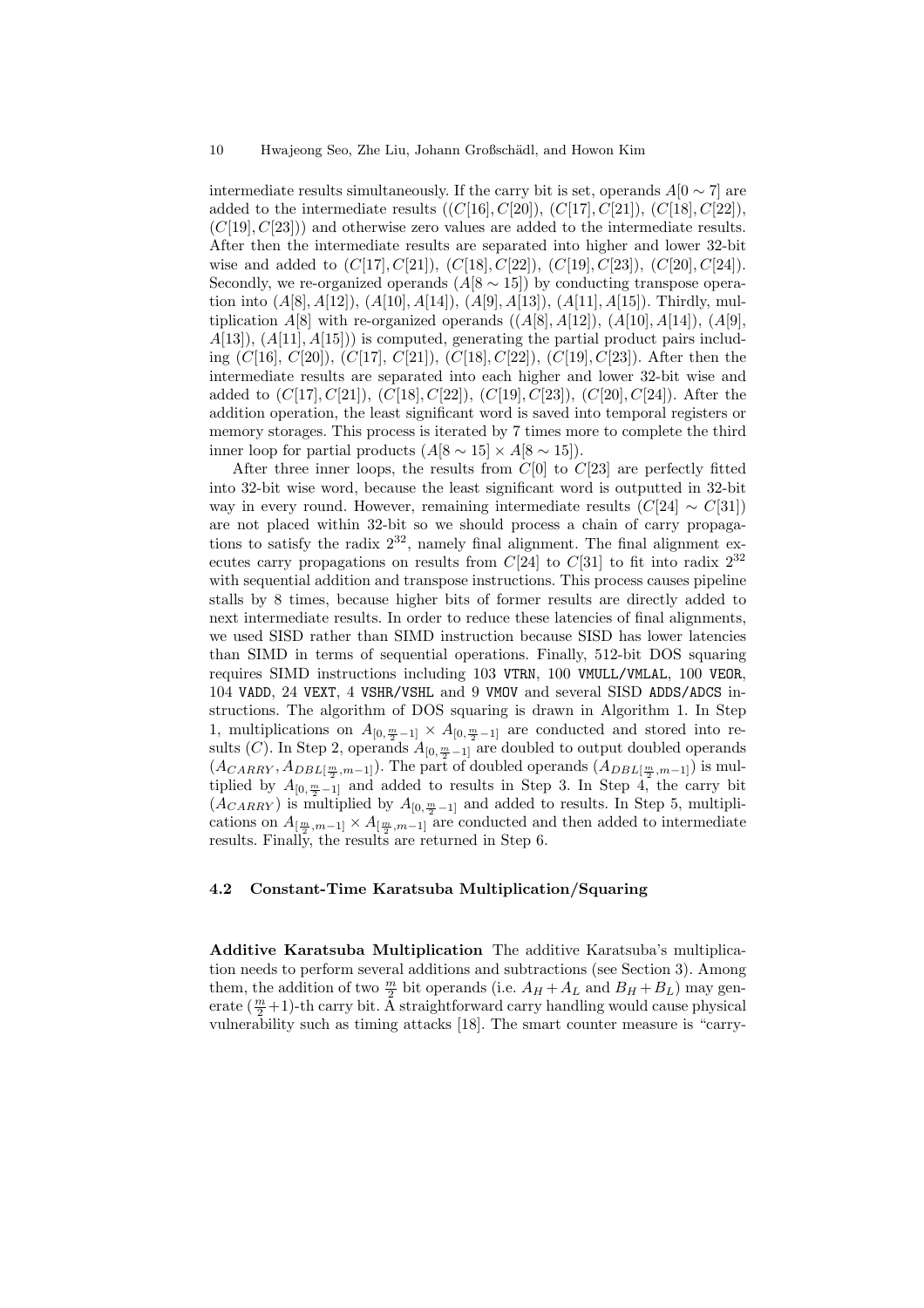| <b>Require:</b> An even <i>m</i> -bit operands $A(A_{LOW} + A_{HIGH} \cdot 2^{\frac{m}{2}}), B(B_{LOW} + B_{HIGH} \cdot 2^{\frac{m}{2}})$ |        |
|-------------------------------------------------------------------------------------------------------------------------------------------|--------|
| <b>Ensure:</b> 2 <i>m</i> -bit result $C = A \cdot B$                                                                                     |        |
| 1: $L = A_{LOW} \cdot B_{LOW}$                                                                                                            | (SIMD) |
| 2: $H = A_{HIGH} \cdot B_{HIGH}$                                                                                                          | (SIMD) |
| 3: $\{A_{CARRY}, A_{SUM}\}=A_{LOW}+A_{HIGH}$                                                                                              | (SISD) |
| 4: ${B_{CARRY}, B_{SUM}} = B_{LOW} + B_{HIGH}$                                                                                            | (SISD) |
| 5: $M = A_{SUM} \cdot B_{SUM}$                                                                                                            | (SIMD) |
| 6: $M = M + (AND(COM(A_{CARR}), B_{SUM})) \cdot 2^{\frac{m}{2}}$                                                                          | (SISD) |
| 7: $M = M + (AND(COM(B_{CARRY}), A_{SUM})) \cdot 2^{\frac{m}{2}}$                                                                         | (SISD) |
| 8: $M = M + (AND(A_{CARRY}, B_{CARRY})) \cdot 2^{\frac{m}{2}}$                                                                            | (SISD) |
| 9: $C = L + (M - L - H) \cdot 2^{\frac{m}{2}} + H \cdot 2^m$                                                                              | (SISD) |
| 10: return $C$                                                                                                                            |        |

**Algorithm 2** Additive Karatsuba Multiplication on SIMD

propagated" addition proposed by [17]. The method conducts masking the intermediate results with carry bit. However, under non-redundant representations, addition operation causes a chain of carry propagations. In order to avoid these latencies, we used SISD instructions for the sequential addition and subtraction operations. The detailed constant-time additive Karatsuba's multiplication is described in Algorithm 2. The partial products on  $A_{LOW} \cdot B_{LOW}$  and  $A_{HIGH} \cdot$ *BHIGH* are conducted by following COS multiplication for SIMD architecture. After then, "carry-propagated" addition is conducted on  $A_{LOW} + A_{HIGH}$  and  $B_{LOW} + B_{HIGH}$  with SISD instructions. And then, the middle partial products on  $A_{SUM} \cdot B_{SUM}$  are conducted with COS multiplication with SIMD instructions. After then, carry bits including *ACARRY* and *BCARRY* are two's complemented (*COM*) and logical-and operation (*AND*) is conducted on partial products  $B_{SUM}$  and  $A_{SUM}$  with the results of  $COM(A_{CARR}$  and  $COM(B_{CARR}$ , respectively. The outputs and the result of *AND*(*ACARRY , BCARRY* ) are added to middle block of intermediate results. Finally, whole partial products including  $L, M$  and *H* are summed up by following equation ( $C = L + (M - L - H)$ )  $2^{\frac{m}{2}} + H \cdot 2^m$ ). From Step 6 to 9, all addition and subtraction operations are conducted sequentially by using SISD operations. The combinations of SISD and SIMD instruction sets reduce the pipeline stalls and latencies. For large integer multiplication, we used multiple level of additive Karatsuba multiplications. For scalability, our Karatsuba multiplications are performed in recursive way. We used 256-bit COS multiplication as a basic multiplication operation and conduct 1-, 2- and 3-level of additive Karatsuba multiplication for 512-, 1024- and 2048-bit multiplications.

**Subtractive Karatsuba Squaring** For multi-precision squaring, we selected subtractive Karatsuba algorithm. The subtractive Karatsuba algorithm has one advantage over additive Karatsuba algorithm when it comes to squaring. The fact that the partial products on differences of operand  $(A_{DIFF} \cdot A_{DIFF})$  always produce non-negative results (*M*). Thanks to this feature, we can avoid checking the sign of results  $(M)$  [17]. As like additive Karatsuba method, we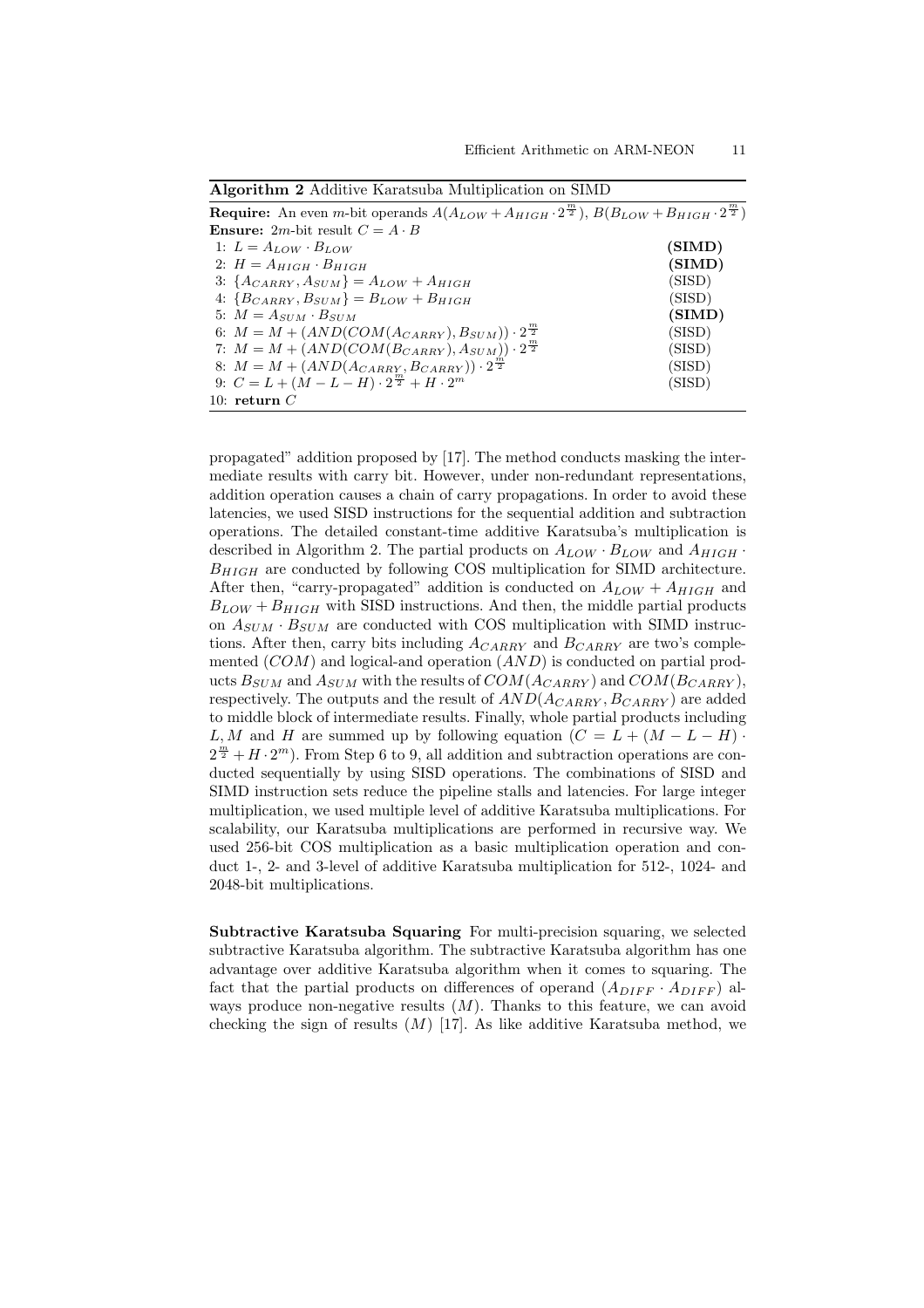12 Hwajeong Seo, Zhe Liu, Johann Großschädl, and Howon Kim

| <b>Algorithm 3</b> Subtractive Karatsuba Squaring on SIMD                           |        |  |  |  |
|-------------------------------------------------------------------------------------|--------|--|--|--|
| <b>Require:</b> An even m-bit operand $A(A_{LOW} + A_{HIGH} \cdot 2^{\frac{m}{2}})$ |        |  |  |  |
| <b>Ensure:</b> 2 <i>m</i> -bit result $C = A \cdot A$                               |        |  |  |  |
| 1: $L = A_{LOW} \cdot A_{LOW}$                                                      | (SIMD) |  |  |  |
| 2: $H = A_{HIGH} \cdot A_{HIGH}$                                                    | (SIMD) |  |  |  |
| 3: $\{A_{BORROW}, A_{DIFF}\}=A_{LOW}-A_{HIGH}$                                      | (SISD) |  |  |  |
| 4: $A_{DIFF} = XOR(A_{BORROW}, A_{DIFF})$                                           | (SISD) |  |  |  |
| 5: $A_{DIFF} = A_{DIFF} + COM(A_{BORROW})$                                          | (SISD) |  |  |  |
| 6: $M = A_{DIFF} \cdot A_{DIFF}$                                                    | (SIMD) |  |  |  |
| 7: $C = L + (L + H - M) \cdot 2^{\frac{m}{2}} + H \cdot 2^m$<br>(SISD)              |        |  |  |  |
| 8: return $C$                                                                       |        |  |  |  |

|  |  | Algorithm 4 Calculation of the Montgomery reduction |  |  |  |  |  |
|--|--|-----------------------------------------------------|--|--|--|--|--|
|--|--|-----------------------------------------------------|--|--|--|--|--|

**Require:** An odd *m*-bit modulus *M*, Montgomery radix  $R = 2^m$ , an operand *T* where  $T = A \cdot B$  or  $T = A \cdot A$  in the range  $[0, 2M - 1]$ , and pre-computed constant *M*<sup> $′$ </sup> = *−M*<sup> $−1$ </sup> mod *R* **Ensure:** Montgomery product  $Z = \text{MonRed}(T, R) = T \cdot R^{-1} \text{ mod } M$ 1:  $Q \leftarrow T \cdot M' \mod R$  $2: Z \leftarrow (T + Q \cdot M)/R$ 3: **if**  $Z \geq M$  **then**  $Z \leftarrow Z - M$  **end if** 4: **return** Z

conducted main squaring computations with parallel DOS squaring by using SIMD instructions and the other operations with SISD operations in sequential way. The detailed constant-time subtractive Karatsuba's squaring is described in Algorithm 3. The partial products on  $A_{LOW} \cdot A_{LOW}$  and  $A_{HIGH} \cdot A_{HIGH}$  are conducted by following DOS squaring. After then, *ALOW* is subtracted by *AHIGH* to output the  $\{A_{BORROW}, A_{DIFF}\}$ . If borrow occurs, the  $A_{BORROW}$  is set to 2<sup>32</sup> − 1 (i.e. 0xffff ffff) and  $A_{DIFF}$  is negative value. Otherwise,  $A_{BORROW}$ is set to zero (i.e. 0x0000<sub>-0000</sub>) and  $A_{DIFF}$  is positive value. In order to ensure the differences in positive form, we conduct masking operation with *ABORROW* variables. Firstly, bit-wise exclusive-or operation (*XOR*) is conducted on differences (*ADIF F* ) with *ABORROW* . Secondly, two's complement operation (*COM*) is conducted on  $A_{BORROW}$  and the output is added to the difference  $(A_{DIFF})$ . If  $A_{BORROW}$  is set to  $2^{32}-1$  (i.e. 0xffff ffff),  $A_{DIFF}$  is two's complemented and otherwise *ADIF F* maintains its own value. This masking technique is conducted sequentially by using SISD instructions. After then, the middle partial product  $(M)$  on  $A_{DIFF} \cdot B_{DIFF}$  is conducted with DOS squaring for SIMD instruction sets. Finally, whole partial products including *L, M* and *H* are summed up by following equation  $(C = L + (L + H - M) \cdot 2^{\frac{m}{2}} + H \cdot 2^m)$  with SISD instruction sets. We used 512-bit DOS squaring as a basic squaring operation and conduct multiple Karatsuba squaring in recursive way. For 1024- and 2048-bit squaring implementations, we adopted 1- and 2-level of subtractive Karatsuba squaring operations, respectively.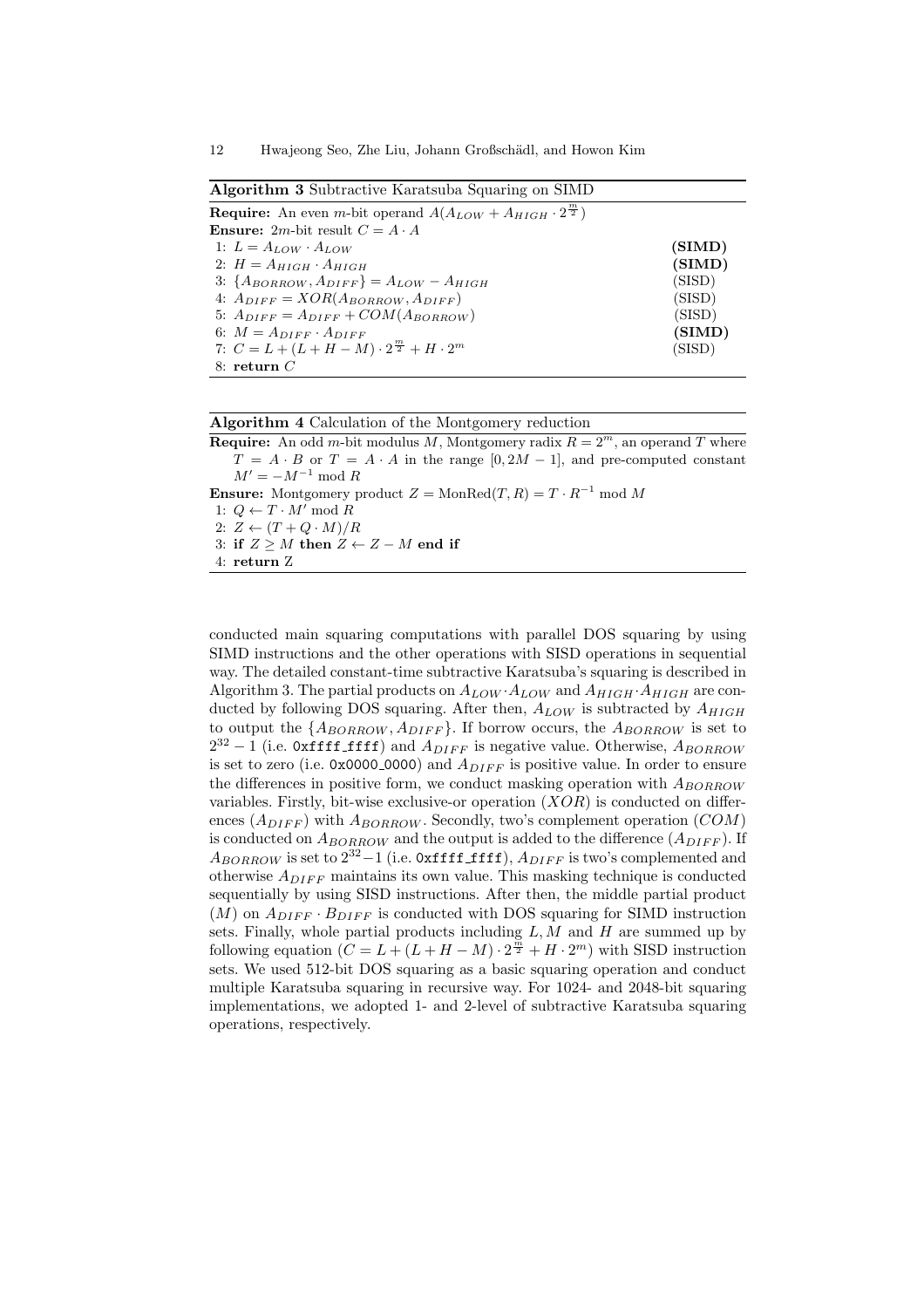#### **4.3 Separated Karatsuba Cascade/Double Operand Scanning for Montgomery Multiplication and Squaring**

In [29, 5], the integrated Montgomery multiplication methods are proposed. However, the interleaved version is not compatible with Karatsuba's methods because Karatsuba multiplication recursively conducts the part of partial products but Montgomery reduction is normally performed in sequential way from the least to most significant bits. In order to exploit nice properties of Karatsuba approaches, we selected the separated (non-interleaved) Montgomery algorithm. In the Algorithm 4, we firstly compute multi-precision multiplication  $(A \times B)$ or squaring (*A × A*) with KCOS multiplication or KDOS squaring, respectively. After then the intermediate results (*T*) are multiplied by inverse of modulus (*M′* ) and the results are reduced by *R* and stored into *Q*. After then, following equation  $((T + Q \times M)/R)$  is conducted.

Finally, the calculation of the Montgomery multiplication may require a final subtraction of the modulus (*M*) to get a fully reduced result in range of [0*, M*). In order to get the reduced results, the final subtraction is conducted. The operation is computable with conditional branch by checking the carry bit. However, this method has two drawbacks. First two operands should be compared byte by byte via the compare function and the attacker can catch the leakage information because conditional statements consumes different clock cycles [30]. In order to resolve this problem, in [16], author suggested without conditional branch method for Montgomery multiplication. Based on the concept of incomplete modular arithmetic, we don't compare exact value between *Z* and *M*, but we use most significant bit  $(z_m)$  of *Z*. If  $z_m$  is set, modulus remains, and otherwise modulus (*M*) is set to zero by using bit-masking. After then, the intermediate results  $(Z)$  is subtracted by modulus  $(M)^7$ . Final result may not be the at least non-negative residue but this is always in the range of  $[0, 2<sup>m</sup>)$ . This incomplete reduction does not introduce any problems in practice because incomplete representation can still be used as operand in a subsequent Montgomery multiplication [31].

## **5 Results**

#### **5.1 Target Platform**

The ARM Cortex-A9 and A15 series are full implementations of the ARMv7 architecture including NEON engine. Register sizes are 64-bit and 128-bit for  $\text{double}(D)$  and quadruple $(Q)$  word registers, respectively. Each register provides short bit size computations such as 8-bit, 16-bit, 32-bit and 64-bit. This feature provides more precise operation and benefits to various word size computations. The Cortex-A9 processor is adopted in several devices including iPad 2, iPhone

<sup>&</sup>lt;sup>7</sup> In order to reduce the latencies, we conducted final subtraction with SISD instruction sets because the SISD instruction set provides borrow bits and short delays per instructions rather than that of SIMD.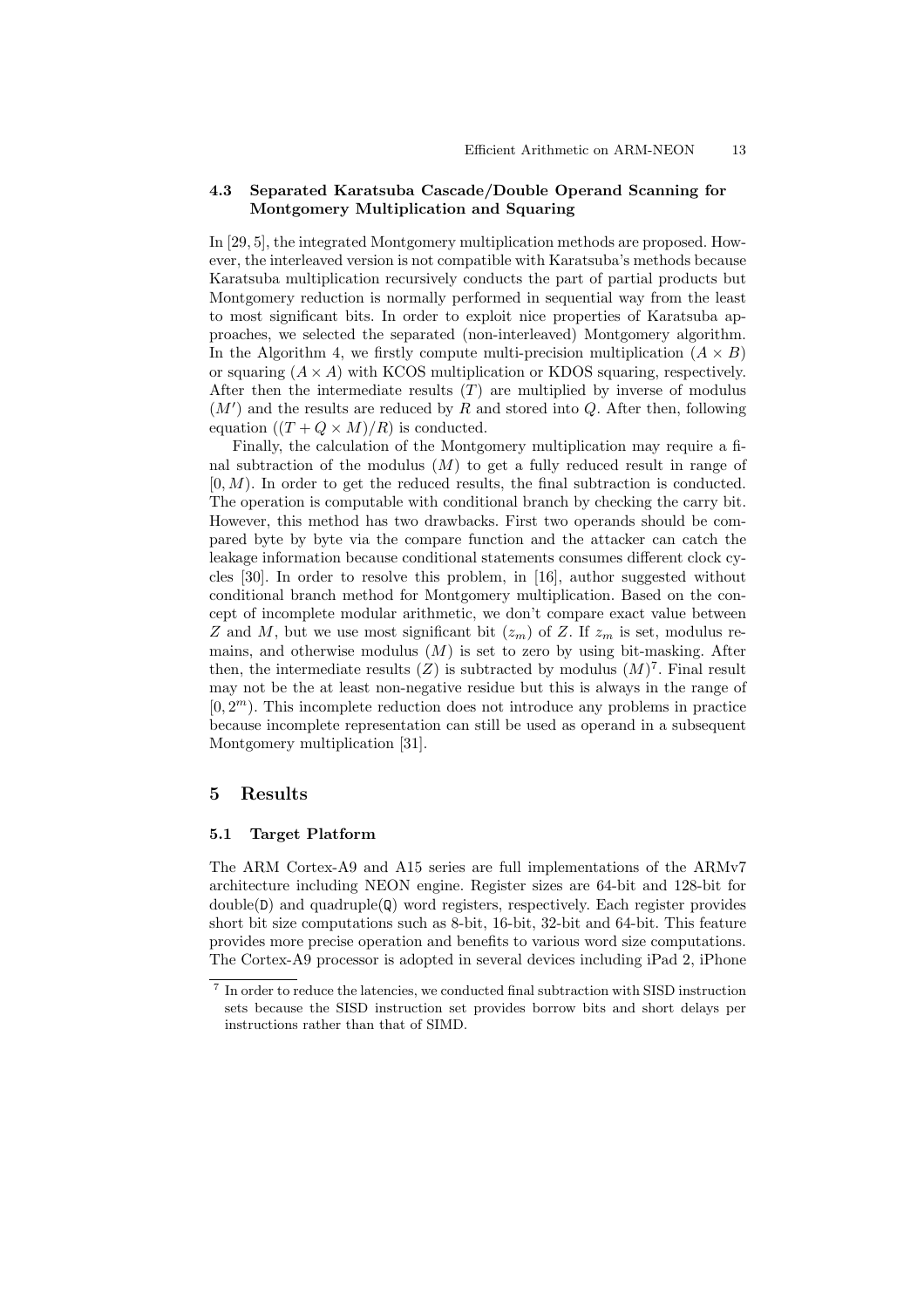## 14 Hwajeong Seo, Zhe Liu, Johann Großschädl, and Howon Kim

| Bit            | Cortex-A9                        |                          |                |                          |                |                          |  |  |
|----------------|----------------------------------|--------------------------|----------------|--------------------------|----------------|--------------------------|--|--|
|                | $_{\rm Our}$                     | [29]                     | NEON[5]        | ARM[5]                   |                | OpenSSL[23]              |  |  |
| Multiplication |                                  |                          |                |                          |                |                          |  |  |
| 512            | 1048                             | 1050                     | ÷              |                          | 2176           | ÷                        |  |  |
| 1024           | 3791                             | 4298                     |                |                          | 6256           |                          |  |  |
| 2048           | 13736                            | 17080                    |                |                          | 19618          |                          |  |  |
| Squaring       |                                  |                          |                |                          |                |                          |  |  |
| 512            | 850                              | $\overline{\phantom{0}}$ | ÷              | $\overline{\phantom{0}}$ | 1343           | $\overline{\phantom{0}}$ |  |  |
| 1024           | 3315                             | -                        | ۰              | $\overline{\phantom{0}}$ | 4063           | $\qquad \qquad -$        |  |  |
| $\,2048$       | 9180                             |                          |                |                          | 14399          | -                        |  |  |
|                | Montgomery Multiplication        |                          |                |                          |                |                          |  |  |
| 512            | 2210                             | 2254                     | 5236           | 3175                     | $\overline{a}$ | $\overline{a}$           |  |  |
| 1024           | 8245                             | 8358                     | 17464          | 10167                    |                |                          |  |  |
| 2048           | 30940                            | 32732                    | 63900          | 36746                    |                |                          |  |  |
|                | Montgomery Squaring              |                          |                |                          |                |                          |  |  |
| 512            | 1938<br>$\overline{\phantom{0}}$ |                          | ÷              | -                        | ÷,             | $\overline{a}$           |  |  |
| 1024           | 7837                             | -                        | -              |                          |                |                          |  |  |
| 2048           | 26860                            | -                        | $\overline{a}$ | ۳                        | $\overline{a}$ |                          |  |  |
| RSA encryption |                                  |                          |                |                          |                |                          |  |  |
| 1024           | 156502                           | 167160*                  | 379736         | 245167                   | 214064         | 294831                   |  |  |
| 2048           | 535020                           | 654640*                  | 1358955        | 872468                   | 791911         | 1029724                  |  |  |
| RSA decryption |                                  |                          |                |                          |                |                          |  |  |
| 1024           | 2965820                          |                          | 7166897        | 4233862                  |                | 4896000                  |  |  |
| 2048           | 20977660                         |                          | 47205919       | 27547434                 |                | 33134700                 |  |  |

Table 1: Results of multiplication/squaring and Montgomery multiplication/squaring and RSA operations in clock cycles on ARM Cortex-A9 platform, *<sup>∗</sup>* : estimated results

4S, Galaxy S2, Galaxy S3, Galaxy Note 2, PandaBoard and Kindle Fire. The Cortex-A15 is used in Chromebook, NEXUS 10, Tegra 4, Odroid-XU, Galaxy S4 and Galaxy S5.

#### **5.2 Evaluation**

We prototyped our methods for ARM Cortex-A9 and A15 processors, which are equivalent to the target processors used in previous works [29, 5, 19, 20]. We compared our results with best previous results from proceeding version of Seo et al.'s paper presented at ICISC 2014 [29]. In Table 1 and 2, we categorize the timings with respect to the architecture that served as experimental platform<sup>8</sup>. In the case of 2048-bit multiplication, we achieve an execution time of 13736 and 8320 clock cycles on the Cortex-A9 and A15 series, while Seo et al.'s SIMD implementation requires 17080 and 10672 clock cycles. Previous works did not

 $8$  We only employ single core and optimization level is set to -O3.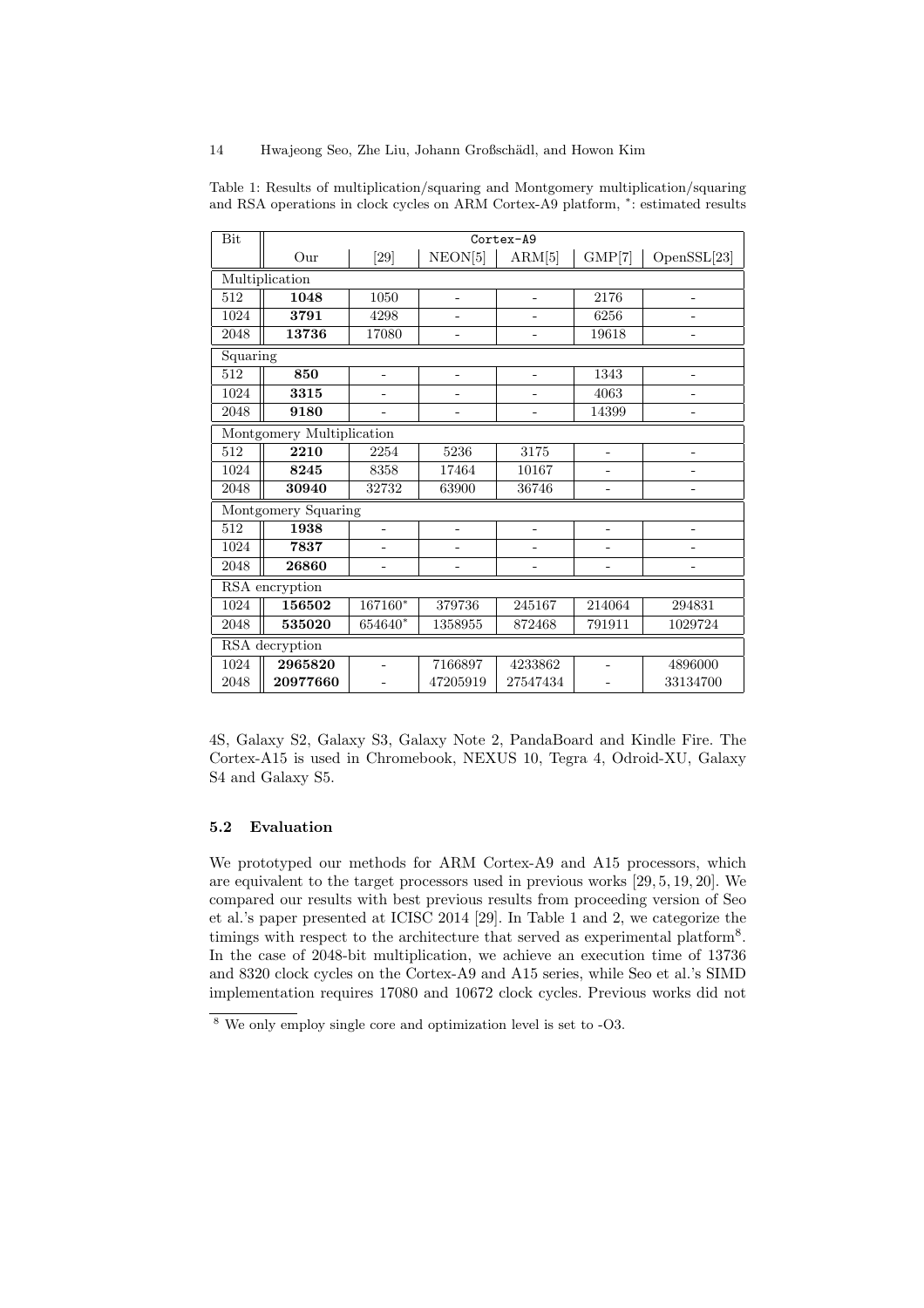| Bit            | Cortex-A15                |                          |                          |                          |                          |                          |                   |
|----------------|---------------------------|--------------------------|--------------------------|--------------------------|--------------------------|--------------------------|-------------------|
|                | Our                       | [29]                     | [19, 20]                 | NEON[5]                  | ARM[5]                   | GMP[7]                   | OpenSSL[23]       |
| Multiplication |                           |                          |                          |                          |                          |                          |                   |
| 512            | 640                       | 658                      |                          | $\overline{a}$           | $\qquad \qquad -$        | 1184                     |                   |
| 1024           | 2464                      | 2810                     |                          |                          |                          | 4352                     |                   |
| 2048           | 8320                      | 10672                    |                          |                          | $\qquad \qquad -$        | 13632                    | $\overline{a}$    |
| Squaring       |                           |                          |                          |                          |                          |                          |                   |
| 512            | 516                       | $\overline{a}$           | ÷.                       | $\overline{\phantom{a}}$ | $\qquad \qquad -$        | 928                      | $\overline{a}$    |
| 1024           | 1856                      |                          |                          | $\overline{\phantom{0}}$ | $\overline{a}$           | 3040                     | $\overline{a}$    |
| 2048           | 6288                      |                          |                          |                          |                          | 11600                    | $\overline{a}$    |
|                | Montgomery Multiplication |                          |                          |                          |                          |                          |                   |
| 512            | 1408                      | 1485                     | 4206                     | 2473                     | 2373                     | -                        |                   |
| 1024           | 5392                      | 5600                     | 14051                    | 8527                     | 8681                     |                          |                   |
| 2048           | 19680                     | 26232                    | 50265                    | 33441                    | 33961                    |                          |                   |
|                | Montgomery Squaring       |                          |                          |                          |                          |                          |                   |
| 512            | 1280                      | -                        | $\overline{\phantom{0}}$ | $\overline{\phantom{0}}$ | $\overline{\phantom{0}}$ | $\overline{\phantom{m}}$ | -                 |
| 1024           | 4784                      | $\overline{\phantom{0}}$ |                          |                          | $\qquad \qquad -$        | -                        | -                 |
| 2048           | 17584                     | $\overline{\phantom{0}}$ | ۳                        | $\qquad \qquad -$        | $\qquad \qquad -$        | $\overline{a}$           | $\qquad \qquad -$ |
| RSA encryption |                           |                          |                          |                          |                          |                          |                   |
| 1024           | 95264                     | 112000*                  | 281020*                  | 207647                   | 195212                   | 152432                   | 224624            |
| 2048           | 367408                    | 524640*                  | 1005300*                 | 712542                   | 725336                   | 654240                   | 763120            |
| RSA decryption |                           |                          |                          |                          |                          |                          |                   |
| 1024           | 1957120                   |                          |                          | 3332262                  | 3288177                  |                          | 3625600           |
| 2048           | 14250720                  |                          |                          | 22812040                 | 23177617                 |                          | 24240000          |

Table 2: Results of multiplication/squaring and Montgomery multiplication/squaring and RSA operations in clock cycles on ARM Cortex-A15 platform, *<sup>∗</sup>* : estimated results

provide a squaring specialized method with non-redundant representations on ARM-NEON [29, 5, 19, 20]. We compared our squaring to the latest GNU multiple precision arithmetic library (GMP) ver 6.0.0a [7]. We compute the 2048-bit squaring in an execution time of 9180 and 6288 clock cycles for A9 and A15. while GMP implementation requires 14399 and 11600 clock cycles. In the case of 2048-bit Montgomery multiplication, we achieve an execution time of 30940 clock cycles on the Cortex-A9 series, while Seo et al.'s SIMD implementation requires 32732 clock cycles. Furthermore, on a Cortex-A15, we compute a 2048-bit Montgomery multiplication within 19680 clock cycles rather than 26232 clock cycles as specified in [29, Table 2]. The Montgomery squaring shows much more optimized results than Montgomery multiplication. The strength of Montgomery squaring is vividly seen in RSA encryption and decryption, because exponentiation operation requires a number of modular squaring<sup>9</sup> . For this reason, our

<sup>&</sup>lt;sup>9</sup> RSA benchmark setting: (1) decryption with Chinese Remainder Theorem algorithm, (2) RSA operations with no padding, (3) specialized squaring routine, (4) the public exponentiation  $(2^{16} + 1)$ , (5) using window method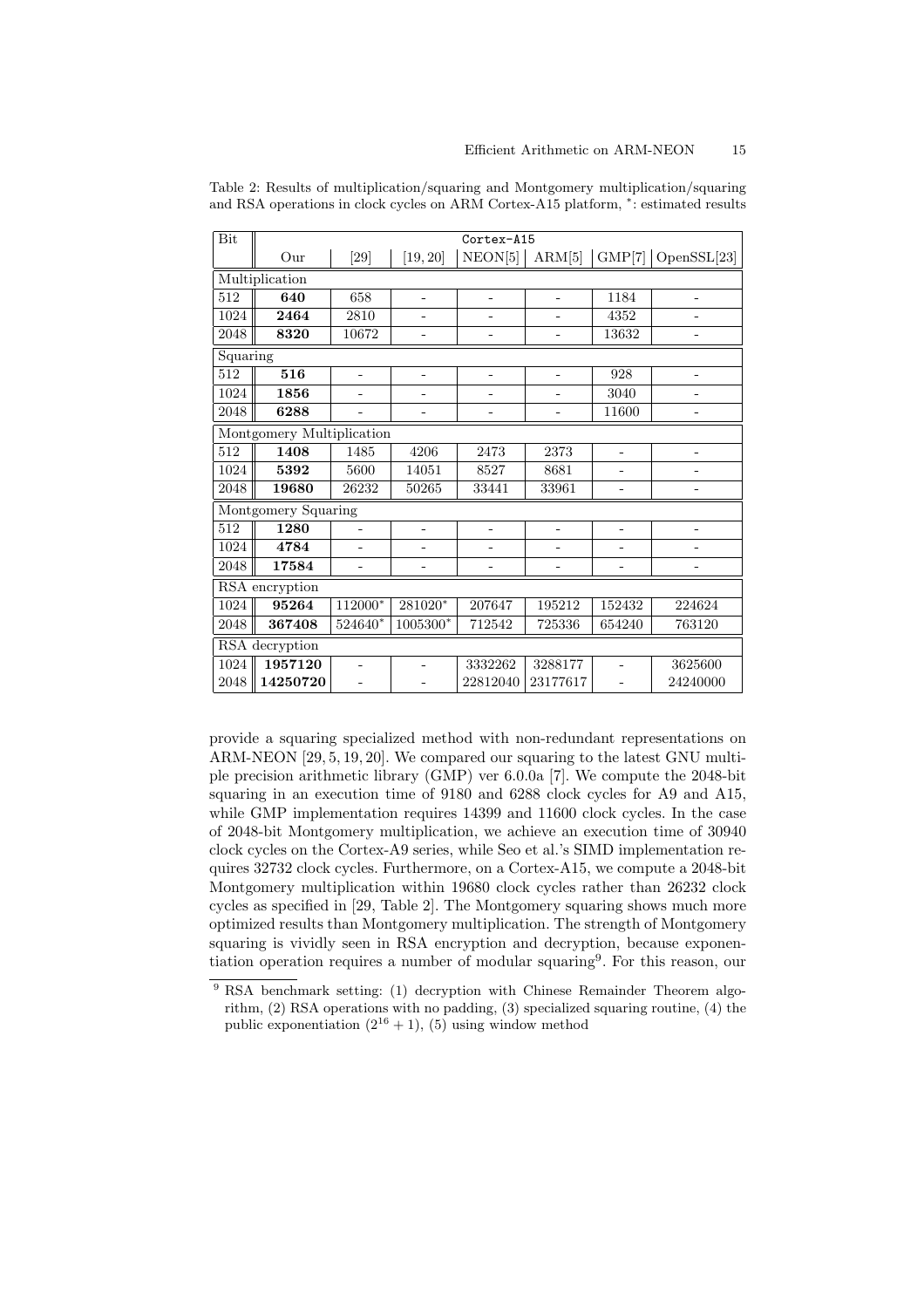## 16 Hwajeong Seo, Zhe Liu, Johann Großschädl, and Howon Kim

| Implementation                                    | Speed Record | Program Style        |  | Scalability   Karatsuba |  |  |  |  |
|---------------------------------------------------|--------------|----------------------|--|-------------------------|--|--|--|--|
| Published modular multiplication implementations: |              |                      |  |                         |  |  |  |  |
| Martins et al. $[19, 20]$                         |              | looped/parameterised |  |                         |  |  |  |  |
| Bos et al. $[5]$                                  |              | looped/parameterised |  |                         |  |  |  |  |
| Seo et al. $[29]$                                 |              | unrolled             |  |                         |  |  |  |  |
| This work (mul)                                   |              | looped/parameterised |  |                         |  |  |  |  |
| Published modular squaring implementations:       |              |                      |  |                         |  |  |  |  |
| This work (sqr)                                   |              | looped/parameterised |  |                         |  |  |  |  |

Table 3: Comparison of proposed implementations with related works

2048-bit RSA encryption only requires 535020 and 367408 clock cycles, while Seo et al.'s work needs 654640 and 524640 clock cycles. Thus, our work outperforms Seo et al.'s work by approximately 18% and 30% on a Cortex-A9 and Cortex-A15, respectively. For comparison with 2048-bit RSA encryption and decryption of OpenSSL 1.0.2 [23], our implementations are roughly two times faster than that of OpenSSL. Proposed methods satisfy the operand scalability and Karatsuba algorithm under non-redundant representations (see Table 3). In terms of scalability, we can conduct various length of modular multiplication or squaring in a single code by altering loop counter. This would be beneficial for practical usages such as modular operations for random prime numbers. The interesting point is our work even defeats the unrolled work by [29]. In case of Karatsuba algorithm, this is a novel approach to improve SIMD based multiplication and squaring under non-redundant representations. Following are reasons for the significant speed-up compared to Seo et al.'s NEON implementations.

First, we used squaring dedicated method which can compute squaring more efficiently than ordinary multiplication approach. Second, constant-time Karatsuba algorithm is adopted to multiplication and squaring, which provides asymptotically fast methods than traditional approaches. Finally, we properly mix-used SISD and SIMD instruction sets in order to reduce latencies from a number of pipeline stalls.

#### **5.3 Comparison to GMP**

The most well known multiple precision arithmetic library is GMP. The GMP also uses asymptotically fast Karatsuba algorithm. We compared the performances on different long integers ranging from 512-bit to 8192-bit and the comparison graphs are drawn in Figure 2 for ARM Cortex-A9 and A15. For multiprecision multiplication and squaring, our KCOS and KDOS methods show huge performance enhancements in 512-bit by  $46 \sim 50\%$  and  $37 \sim 44\%$ . As length of operand increases, the performance enhancements decrease but we still have high improvements in 8192-bit by  $20 \sim 24\%$  and  $23 \sim 35\%$ , respectively.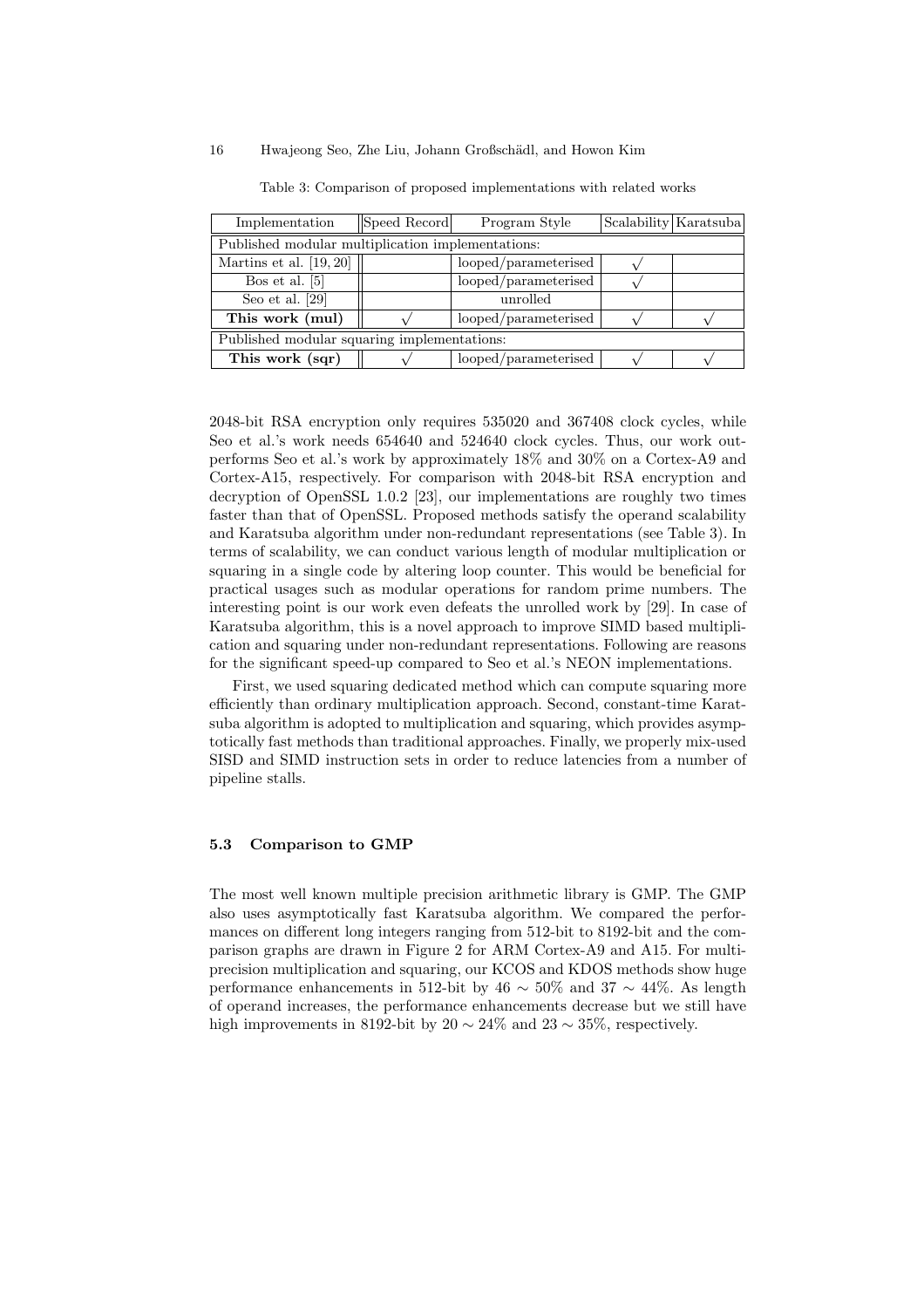

Fig. 2: Results of multiplication/squaring in clock cycles on ARM Cortex-A9/A15

# **6 Conclusion**

We presented optimization techniques to improve the performance of modular arithmetic operations (in particular multiplication, squaring and Montgomery algorithm) on 2-way SIMD platforms. On an ARM Cortex-A15 processor, our separated KCOS and KDOS methods perform 2048-bit Montgomery multiplication and squaring only 19680 and 17584 clock cycles, which are roughly 25% and 41% faster than the NEON implementation of Seo et al. (26232 cycles). For full implementations of 2048-bit RSA encryption and decryption on A15 processor, our implementations only need 367408 and 14250720 clock cycles.

It is also worth to note that our methods are perfectly suitable for processors that support SIMD multiplication (PMULUDQ, VPMULUDQ) and shuffle (VPSHUFD, PSHUFD) operations such as Intel-SSE or Intel-AVX family of processors. Based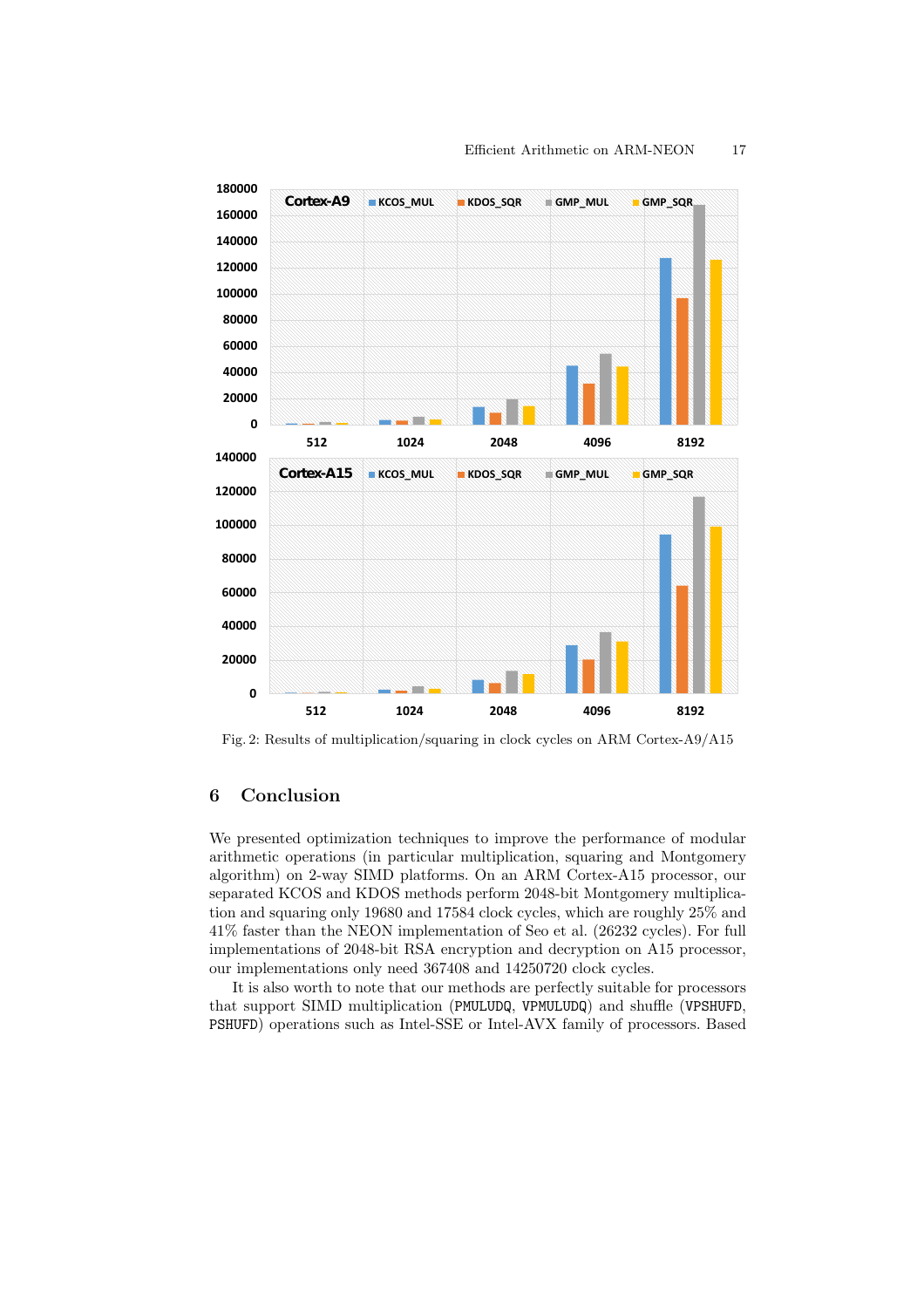on these observations, the most obvious future work is to apply the proposed modular multiplication and squaring routines to Intel-SSE and Intel-AVX processors. This will be straight-forward to push the boundaries even further by replacing traditional approaches by our modular arithmetic routines.

## **References**

- 1. D. J. Bernstein. Batch binary edwards. In *Advances in Cryptology-CRYPTO 2009*, pages 317–336. Springer, 2009.
- 2. D. J. Bernstein, C. Chuengsatiansup, and T. Lange. Curve41417: Karatsuba revisited. In *Cryptographic Hardware and Embedded Systems–CHES 2014*, pages 316–334. Springer, 2014.
- 3. D. J. Bernstein and P. Schwabe. Neon crypto. In *Cryptographic Hardware and Embedded Systems–CHES 2012*, pages 320–339. Springer, 2012.
- 4. J. W. Bos and M. E. Kaihara. Montgomery multiplication on the cell. In *Parallel Processing and Applied Mathematics*, pages 477–485. Springer, 2010.
- 5. J. W. Bos, P. L. Montgomery, D. Shumow, and G. M. Zaverucha. Montgomery multiplication using vector instructions. In T. Lange, K. Lauter, and P. Lisonek, editors, *Selected Areas in Cryptography — SAC 2013*, volume 8282 of *Lecture Notes in Computer Science*, pages 471–489. Springer Verlag, 2014.
- 6. P. G. Comba. Exponentiation cryptosystems on the IBM PC. *IBM Systems Journal*, 29(4):526–538, Dec. 1990.
- 7. Free Software Foundation, Inc. GMP: The GNU Multiple Precision Arithmetic Library. Available for download at http://www.gmplib.org/, Feb. 2015.
- 8. J. Großschädl, R. M. Avanzi, E. Savaş, and S. Tillich. Energy-efficient software implementation of long integer modular arithmetic. In *Cryptographic Hardware and Embedded Systems–CHES 2005*, pages 75–90. Springer, 2005.
- 9. S. Gueron and V. Krasnov. Software implementation of modular exponentiation, using advanced vector instructions architectures. In *Arithmetic of Finite Fields*, pages 119–135. Springer, 2012.
- 10. N. Gura, A. Patel, A. S. Wander, H. Eberle, and S. Chang Shantz. Comparing elliptic curve cryptography and RSA on 8-bit CPUs. In M. Joye and J.-J. Quisquater, editors, *Cryptographic Hardware and Embedded Systems — CHES 2004*, volume 3156 of *Lecture Notes in Computer Science*, pages 119–132. Springer Verlag, 2004.
- 11. M. Hutter and P. Schwabe. Multiprecision multiplication on avr revisited. 2014.
- 12. M. Hutter and E. Wenger. Fast multi-precision multiplication for public-key cryptography on embedded microprocessors. In B. Preneel and T. Takagi, editors, *Cryptographic Hardware and Embedded Systems — CHES 2011*, volume 6917 of *Lecture Notes in Computer Science*, pages 459–474. Springer Verlag, 2011.
- 13. Intel Corporation. Using streaming SIMD extensions (SSE2) to perform big multiplications. Application note AP-941, available for download at http://software. intel.com/sites/default/files/14/4f/24960, July 2000.
- 14. A. Karatsuba and Y. Ofman. Multiplication of multidigit numbers on automata. In *Soviet physics doklady*, volume 7, page 595, 1963.
- 15. Y. Lee, I.-H. Kim, and Y. Park. Improved multi-precision squaring for low-end RISC microcontrollers. *Journal of Systems and Software*, 86(1):60–71, 2013.
- 16. Z. Liu and J. Großschädl. New speed records for montgomery modular multiplication on 8-bit avr microcontrollers. In *Progress in Cryptology–AFRICACRYPT 2014*, pages 215–234. Springer, 2014.